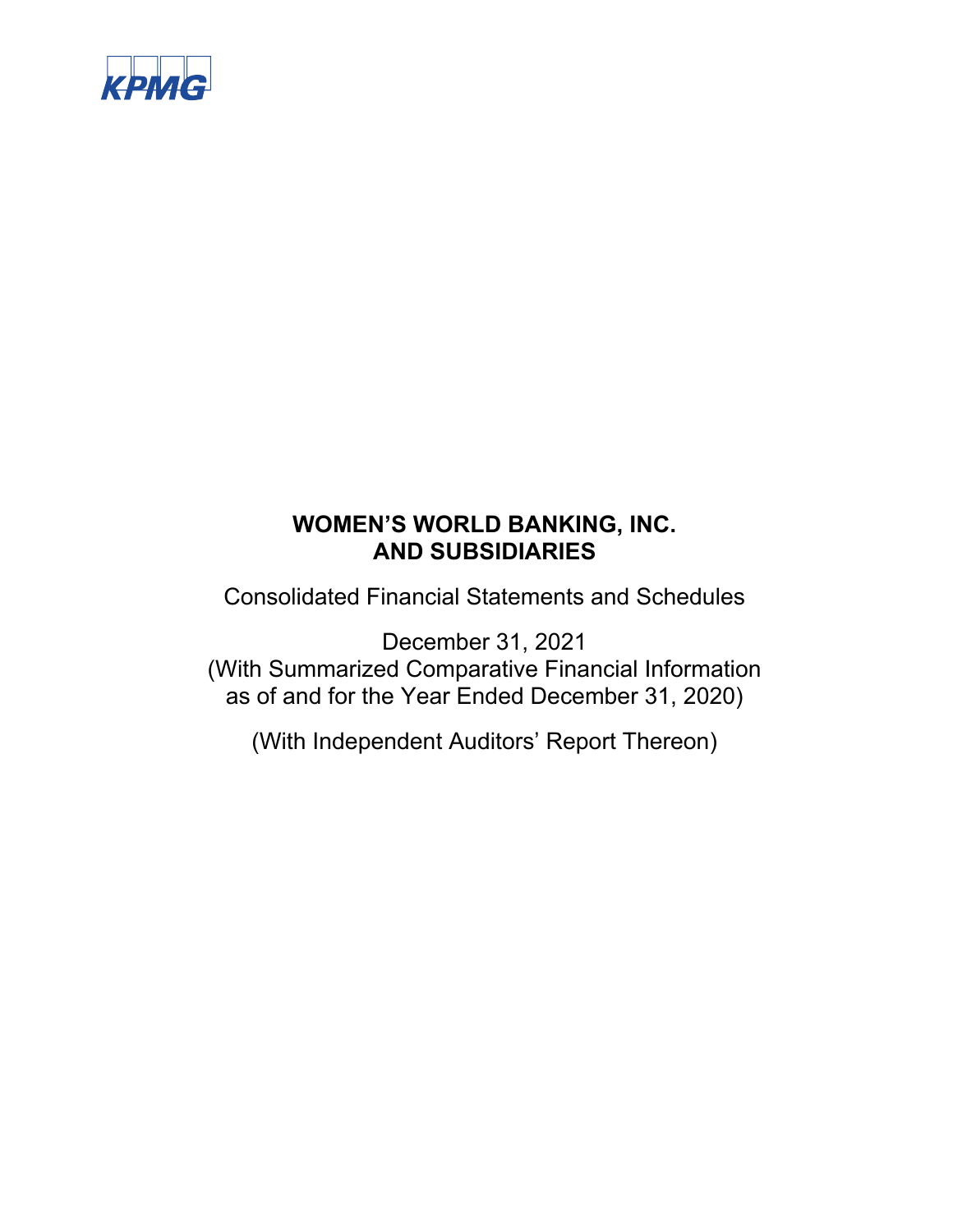

KPMG LLP 345 Park Avenue New York, NY 10154-0102

#### **Independent Auditors' Report**

Board of Directors Women's World Banking, Inc.:

## **Report on the Audit of the Consolidated Financial Statements**

#### *Opinion*

We have audited the consolidated financial statements of Women's World Banking, Inc. and its subsidiaries (the Organization), which comprise the consolidated statement of financial position as of December 31, 2021, and the related consolidated statements of activies, functional expenses, and cash flows for the year then ended, and the related notes to the consolidated financial statements.

In our opinion, the accompanying consolidated financial statements present fairly, in all material respects, the financial position of the Organization as of December 31, 2021, and the changes in their net assets and their cash flows for the years then ended in accordance with U.S. generally accepted accounting principles.

## *Basis for Opinion*

We conducted our audit in accordance with auditing standards generally accepted in the United States of America (GAAS). Our responsibilities under those standards are further described in the Auditors' Responsibilities for the Audit of the Consolidated Financial Statements section of our report. We are required to be independent of the Organization and to meet our other ethical responsibilities, in accordance with the relevant ethical requirements relating to our audit. We believe that the audit evidence we have obtained is sufficient and appropriate to provide a basis for our audit opinion.

# *Responsibilities of Management for the Consolidated Financial Statements*

Management is responsible for the preparation and fair presentation of the consolidated financial statements in accordance with U.S. generally accepted accounting principles, and for the design, implementation, and maintenance of internal control relevant to the preparation and fair presentation of consolidated financial statements that are free from material misstatement, whether due to fraud or error.

In preparing the consolidated financial statements, management is required to evaluate whether there are conditions or events, considered in the aggregate, that raise substantial doubt about the Organization's ability to continue as a going concern for one year after the date that the consolidated financial statements are issued.

#### *Auditors' Responsibilities for the Audit of the Consolidated Financial Statements*

Our objectives are to obtain reasonable assurance about whether the consolidated financial statements as a whole are free from material misstatement, whether due to fraud or error, and to issue an auditors' report that includes our opinion. Reasonable assurance is a high level of assurance but is not absolute assurance and therefore is not a guarantee that an audit conducted in accordance with GAAS will always detect a material misstatement when it exists. The risk of not detecting a material misstatement resulting from fraud is higher than for one resulting from error, as fraud may involve collusion, forgery, intentional omissions, misrepresentations, or the override of internal control. Misstatements are considered material if there is a substantial likelihood that, individually or in the aggregate, they would influence the judgment made by a reasonable user based on the consolidated financial statements.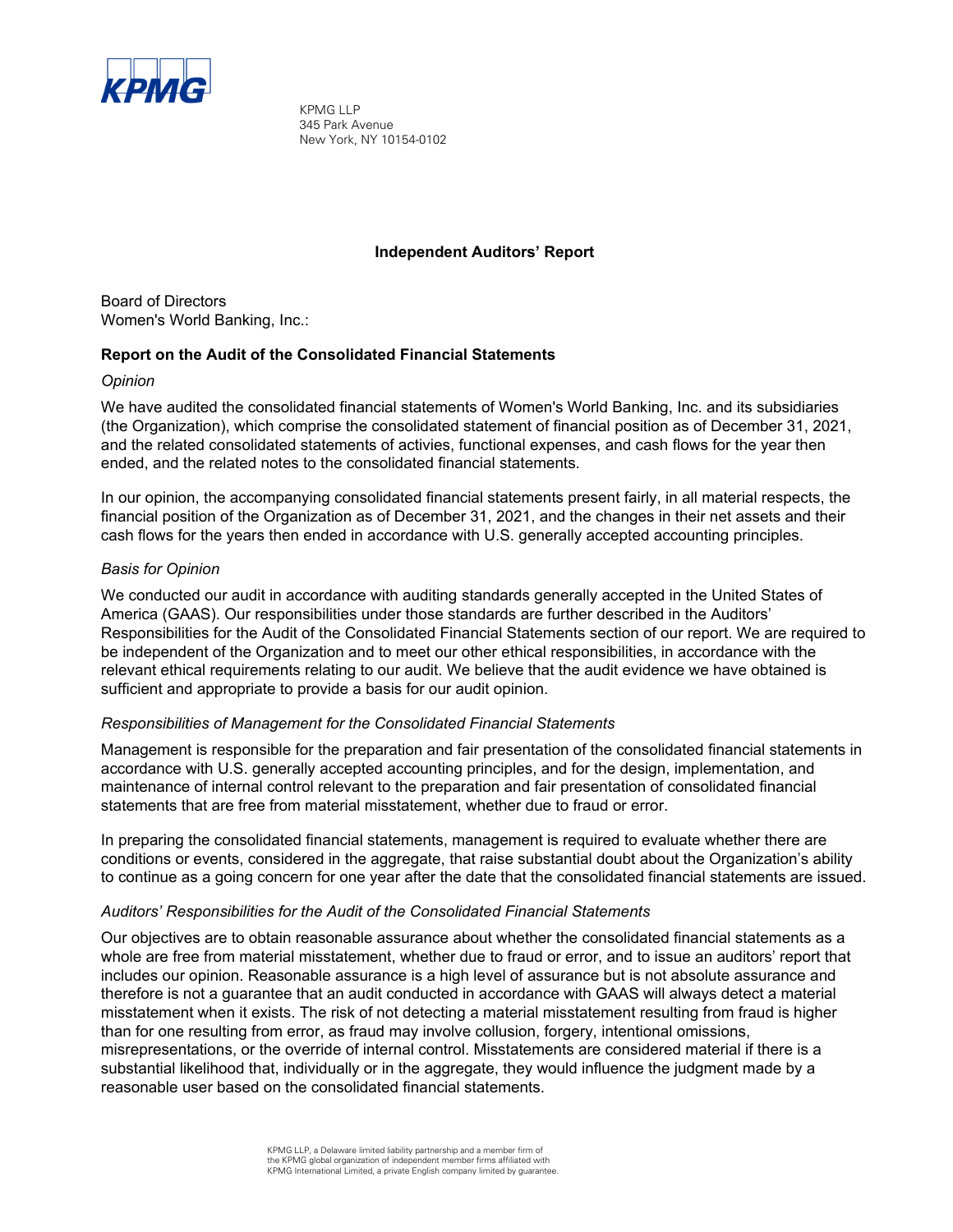

In performing an audit in accordance with GAAS, we:

- Exercise professional judgment and maintain professional skepticism throughout the audit.
- Identify and assess the risks of material misstatement of the consolidated financial statements, whether due to fraud or error, and design and perform audit procedures responsive to those risks. Such procedures include examining, on a test basis, evidence regarding the amounts and disclosures in the consolidated financial statements.
- Obtain an understanding of internal control relevant to the audit in order to design audit procedures that are appropriate in the circumstances, but not for the purpose of expressing an opinion on the effectiveness of the Organization's internal control. Accordingly, no such opinion is expressed.
- Evaluate the appropriateness of accounting policies used and the reasonableness of significant accounting estimates made by management, as well as evaluate the overall presentation of the consolidated financial statements.
- Conclude whether, in our judgment, there are conditions or events, considered in the aggregate, that raise substantial doubt about the Organization's ability to continue as a going concern for a reasonable period of time.

We are required to communicate with those charged with governance regarding, among other matters, the planned scope and timing of the audit, significant audit findings, and certain internal control related matters that we identified during the audit.

## *Supplementary Information*

Our audit was conducted for the purpose of forming an opinion on the consolidated financial statements as a whole. The supplementary information included in schedules 1 and 2 is presented for purposes of additional analysis and is not a required part of the consolidated financial statements. Such information is the responsibility of management and was derived from and relates directly to the underlying accounting and other records used to prepare the consolidated financial statements. The information has been subjected to the auditing procedures applied in the audit of the consolidated financial statements and certain additional procedures, including comparing and reconciling such information directly to the underlying accounting and other records used to prepare the consolidated financial statements or to the consolidated financial statements themselves, and other additional procedures in accordance with GAAS. In our opinion, the information is fairly stated in all material respects in relation to the consolidated financial statements as a whole.

#### **Report on Summarized Comparative information**

We have previously audited the Organization's 2020 consolidated financial statements, and we expressed an unmodified audit opinion on those consolidated audited financial statements in our report dated May 13, 2021. In our opinion, the summarized comparative information presented herein as of and for the year ended December 31, 2020 is consistent, in all material respects, with the audited consolidated financial statements from which it has been derived.



New York, New York June 1, 2022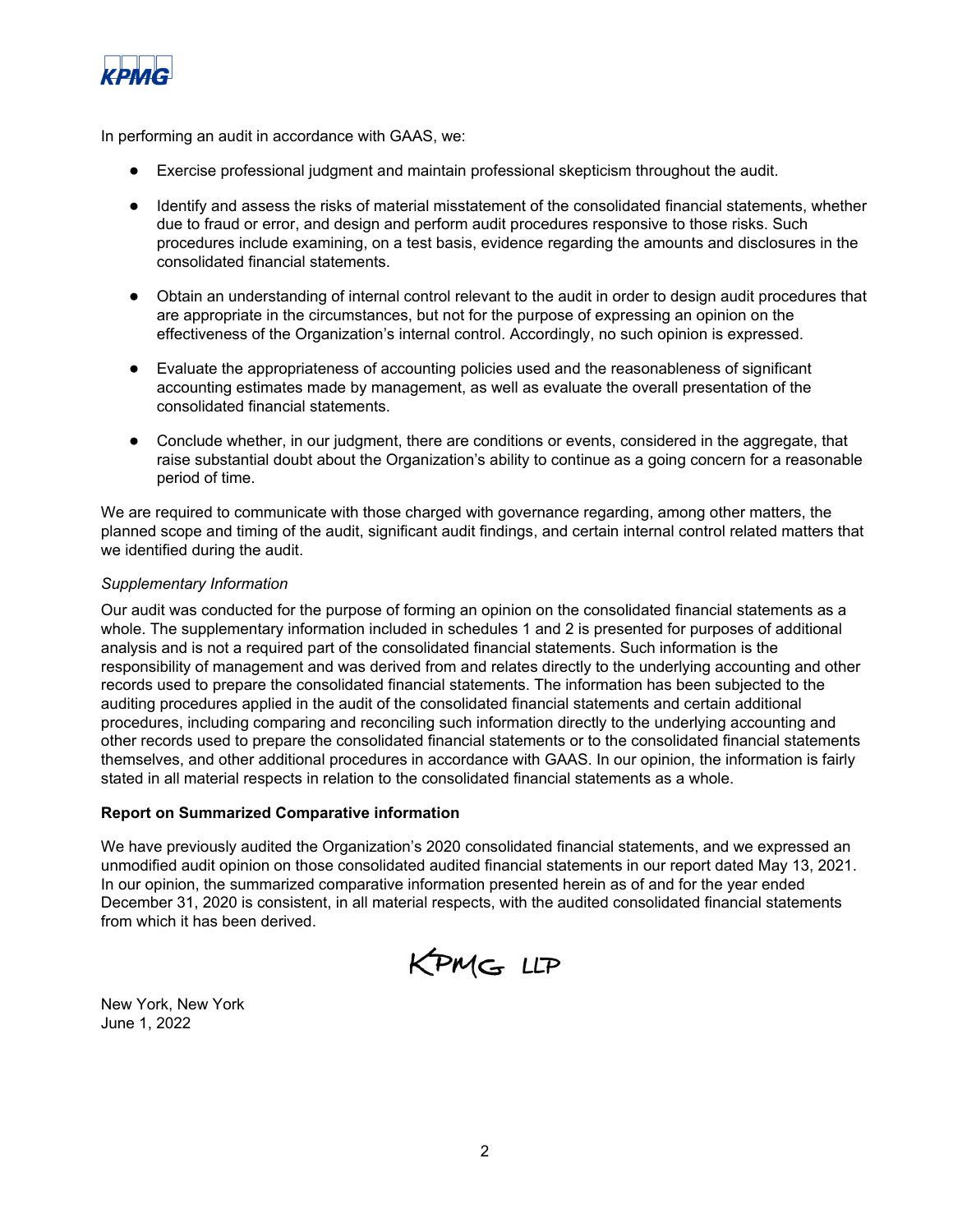Consolidated Statement of Financial Position

# December 31, 2021

(With comparative amounts as of December 31, 2020)

| <b>Assets</b>                                                                                                                                                                                                                                                                                   | 2021                                                                         | 2020                                                                   |
|-------------------------------------------------------------------------------------------------------------------------------------------------------------------------------------------------------------------------------------------------------------------------------------------------|------------------------------------------------------------------------------|------------------------------------------------------------------------|
| Cash and cash equivalents<br>Restricted cash (notes $2(d)$ and $6(e)$ )<br>Grants and contributions receivable, net (note 3)<br>Investments (note 6)<br>Accounts receivable and other assets (note 8)<br>Furniture, equipment, and leasehold improvements, net (note 5)                         | \$<br>20,494,143<br>1,459,504<br>410,095<br>22,684,342<br>701,939<br>240,538 | 14,452,622<br>1,459,504<br>199,155<br>20,751,471<br>431,567<br>344,962 |
| <b>Total assets</b>                                                                                                                                                                                                                                                                             | \$<br>45,990,561                                                             | 37,639,281                                                             |
| <b>Liabilities and Net Assets</b>                                                                                                                                                                                                                                                               |                                                                              |                                                                        |
| Liabilities:<br>Accounts payable and accrued expenses<br>Deferred revenue<br>Deferred rent credit (note 8)<br>Paycheck Protection Program refundable advance (note 9)<br>Deferred liability WWBCP LP distribution subject to clawback<br>(notes $2(d)$ and $6(e)$ )<br><b>Total liabilities</b> | \$<br>745,110<br>3,551<br>429,639<br>1,458,504<br>2,636,804                  | 601,822<br>63,798<br>424,775<br>1,236,000<br>1,458,504<br>3,784,899    |
| Commitments (notes 6, 8, 9, and 12)                                                                                                                                                                                                                                                             |                                                                              |                                                                        |
| Net assets:<br>Without donor restrictions<br>With donor restrictions (note 7)<br>Total net assets                                                                                                                                                                                               | 9,962,374<br>33,391,383<br>43,353,757                                        | 9,204,485<br>24,649,897<br>33,854,382                                  |
| Total liabilities and net assets                                                                                                                                                                                                                                                                | \$<br>45,990,561                                                             | 37,639,281                                                             |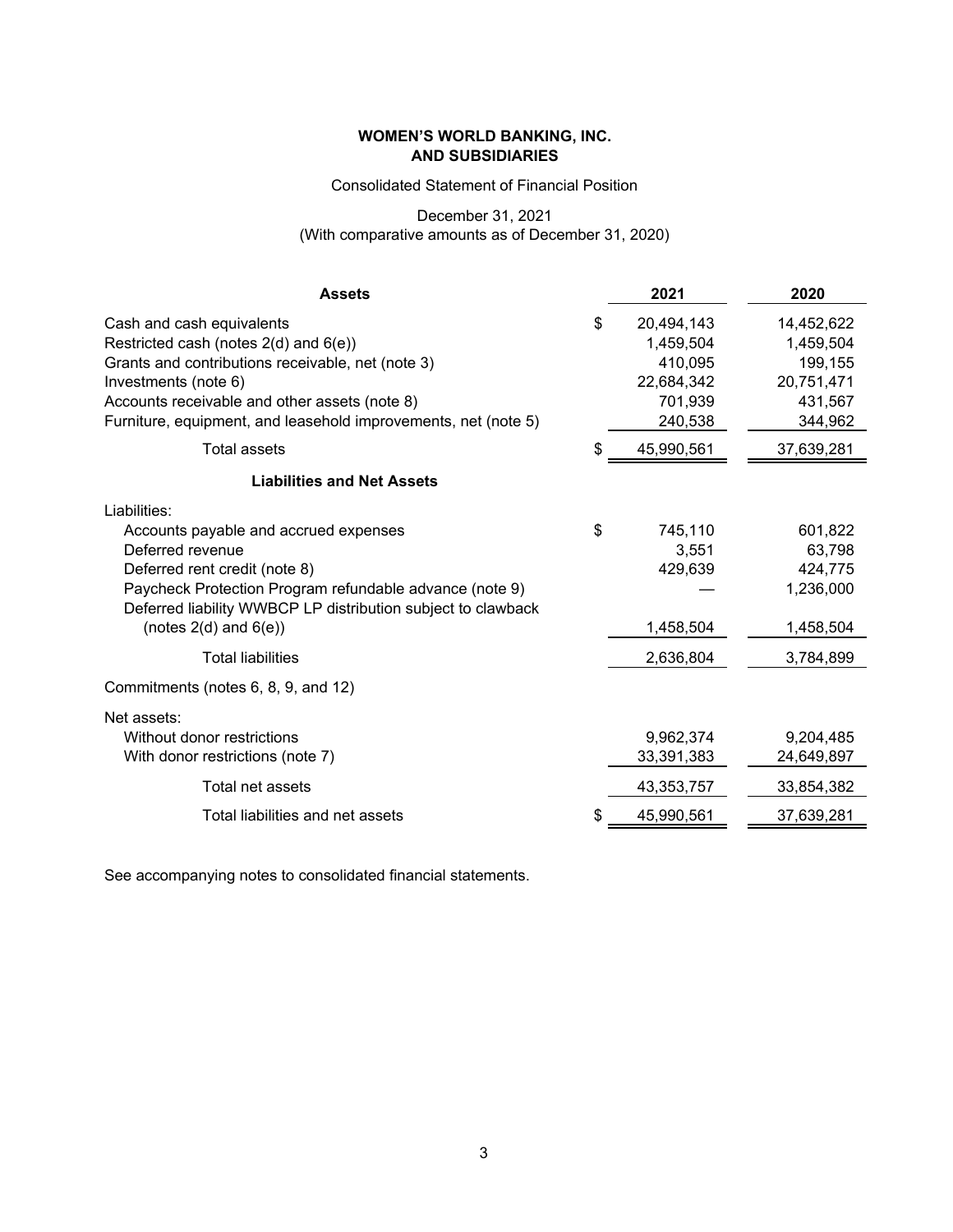#### Consolidated Statement of Activities

#### Year ended December 31, 2021 (With comparative totals for the year ended December 31, 2020)

|                                              | <b>Without donor</b> | <b>With donor</b> | <b>Total</b> |             |  |
|----------------------------------------------|----------------------|-------------------|--------------|-------------|--|
|                                              | restrictions         | restrictions      | 2021         | 2020        |  |
| Operating activities:                        |                      |                   |              |             |  |
| Revenue and support:                         |                      |                   |              |             |  |
| Grants and contributions (note 2(i))         | \$<br>4,208,698      | 14,870,678        | 19,079,376   | 8,225,189   |  |
| In-kind contributions (note 11)              | 195,788              |                   | 195.788      | 886,115     |  |
| Investment (loss) gain, net of fees (note 6) | (5,021)              | 2,546,541         | 2,541,520    | 2,062,458   |  |
| Foreign currency translation loss            | (5,638)              | (3,530)           | (9, 168)     | (13, 801)   |  |
| Fee for services                             | 2,059,466            |                   | 2,059,466    | 2,033,801   |  |
| Forgiveness of debt (note 9)                 | 1,236,000            |                   | 1,236,000    |             |  |
| Other income                                 | 367,723              |                   | 367,723      | 309,483     |  |
| Net assets released from restrictions        | 8,672,203            | (8,672,203)       |              |             |  |
| Total revenue and support                    | 16,729,219           | 8,741,486         | 25,470,705   | 13,503,245  |  |
| Expenses (note $2(k)$ ):                     |                      |                   |              |             |  |
| Program services:                            |                      |                   |              |             |  |
| WWB Programs (WWB)                           | 9,884,624            |                   | 9,884,624    | 9,610,962   |  |
| WWB Asset Management LLC (WAM)               | 2,309,600            |                   | 2,309,600    | 1,057,099   |  |
| WWB Investments LLC (LLC)                    | 6,975                |                   | 6,975        | 9,055       |  |
| WWB Investments II LLC (LLC2)                | 20,813               |                   | 20,813       | 13,057      |  |
| Total program services                       | 12,222,012           |                   | 12,222,012   | 10,690,173  |  |
| General and administrative                   | 1,557,901            |                   | 1,557,901    | 2,163,443   |  |
| Fund-raising                                 | 2,191,417            |                   | 2,191,417    | 2,192,113   |  |
| Total expenses                               | 15,971,330           |                   | 15,971,330   | 15,045,729  |  |
| Increase (decrease) in net assets            | 757,889              | 8,741,486         | 9,499,375    | (1,542,484) |  |
| Net assets at beginning of year              | 9,204,485            | 24,649,897        | 33,854,382   | 35,396,866  |  |
| Net assets at end of year                    | \$<br>9,962,374      | 33,391,383        | 43,353,757   | 33,854,382  |  |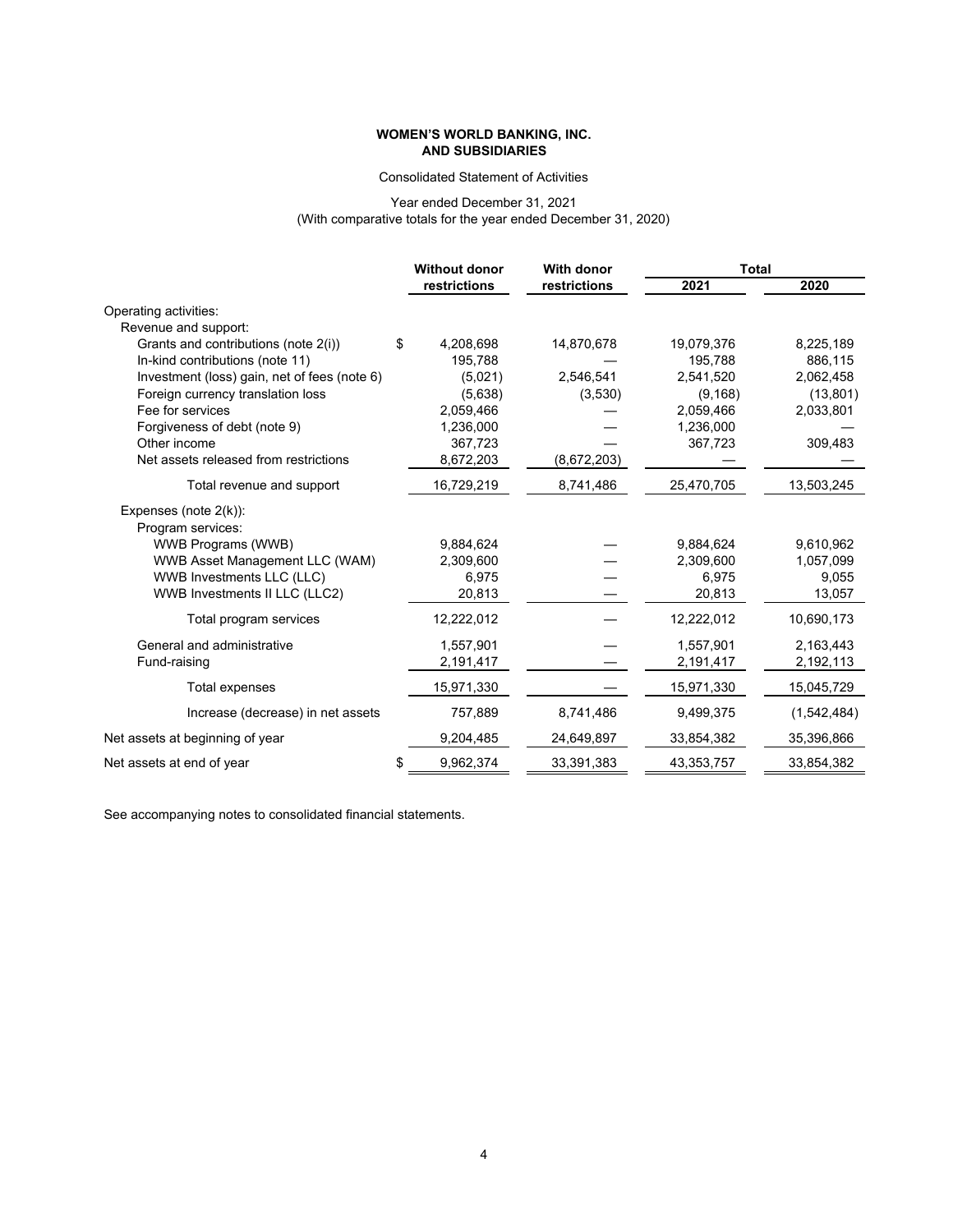Consolidated Statement of Functional Expenses

Year ended December 31, 2021 (With comparative totals for the year ended December 31, 2020)

|                                     | <b>WWB</b><br>Programs | <b>WWB</b><br>Asset<br>Management | <b>WWB</b><br><b>Investments</b><br>LLC. | <b>WWB</b><br><b>Investments II</b><br>LLC. | <b>Total</b><br>program | General<br>and |                          |            | Total      |
|-------------------------------------|------------------------|-----------------------------------|------------------------------------------|---------------------------------------------|-------------------------|----------------|--------------------------|------------|------------|
|                                     | (WWB)                  | (WAM)                             | (LLC)                                    | (LLC2)                                      | services                | administrative | <b>Fund-raising</b>      | 2021       | 2020       |
| Personnel costs<br>\$.              | 6,514,772              | 1,301,367                         |                                          |                                             | 7,816,139               | 1,041,702      | 1,877,713                | 10,735,554 | 10,157,151 |
| Consultants                         | 937,953                | 972,260                           | 650                                      | 258                                         | 2,911,121               | 28,819         | 53,698                   | 2,993,638  | 2,251,381  |
| Legal, accounting, and auditing     | 98,728                 | 8,304                             | 6,325                                    | 20,205                                      | 133,562                 | 333,508        | 19,629                   | 486,699    | 1,099,038  |
| Travel, workshops, and meetings     | 108,089                | 3,454                             |                                          |                                             | 111,543                 | 2,170          | 6,484                    | 120,197    | 251,904    |
| Printing, production, and video     | 11,230                 |                                   |                                          |                                             | 11,230                  | 1,720          | 3,100                    | 16,050     | 17,095     |
| <b>Rent and utilities</b>           | 342,403                |                                   |                                          |                                             | 342.403                 | 54,749         | 98,689                   | 495,841    | 517,412    |
| Telephone, internet, and cable      | 39,164                 | 2,664                             |                                          | —                                           | 41,828                  | 4,720          | 8,507                    | 55,055     | 59,403     |
| Office expenses, insurance, dues,   |                        |                                   |                                          |                                             |                         |                |                          |            |            |
| licenses, and filing fees           | 429,813                | 20,951                            |                                          | 350                                         | 451,114                 | 46,641         | 97,978                   | 595,733    | 494,132    |
| Bad debt                            |                        |                                   |                                          |                                             |                         |                |                          |            | 51,910     |
| Taxes                               |                        |                                   |                                          |                                             |                         | 29,660         | $\overline{\phantom{0}}$ | 29,660     |            |
| Project initiatives - contributions |                        |                                   |                                          |                                             |                         |                |                          |            |            |
| to unrelated institutions           | 313,586                |                                   |                                          |                                             | 313,586                 |                |                          | 313,586    |            |
| Depreciation and amortization       | 88,886                 | 600                               |                                          |                                             | 89,486                  | 14,212         | 25,619                   | 129,317    | 146,303    |
| Total expenses                      | 9,884,624              | 2,309,600                         | 6,975                                    | 20,813                                      | 12,222,012              | 1,557,901      | 2,191,417                | 15,971,330 | 15,045,729 |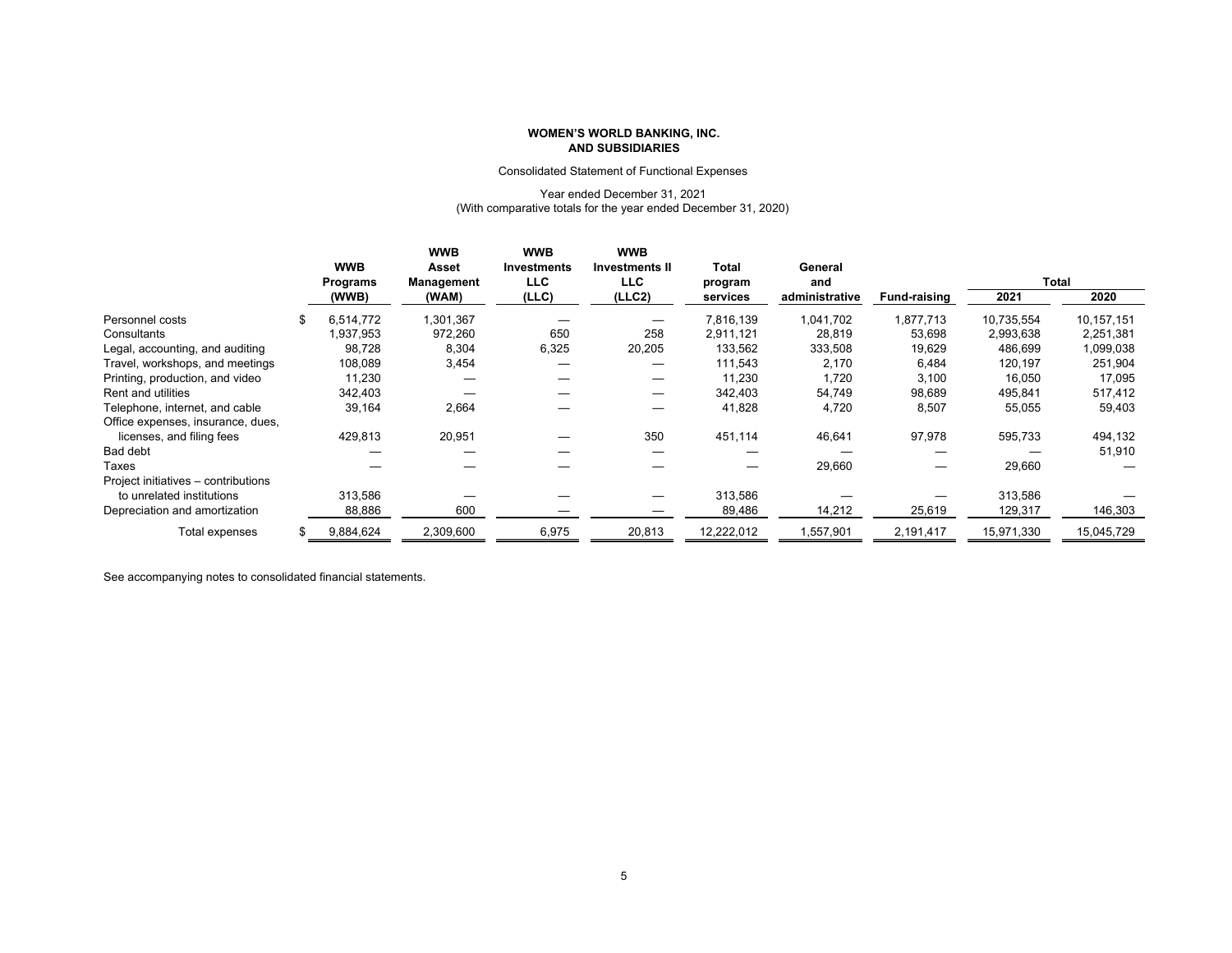Consolidated Statements of Cash Flows

# Year ended December 31, 2021

(with comparative amounts for the year ended December 31, 2020)

|                                                                                              | 2021            | 2020           |
|----------------------------------------------------------------------------------------------|-----------------|----------------|
| Cash flows from operating activities:                                                        |                 |                |
| Increase (decrease) in net assets                                                            | \$<br>9,499,375 | (1,542,484)    |
| Adjustments to reconcile increase (decrease) in net assets to net                            |                 |                |
| cash operating activities:                                                                   |                 |                |
| Depreciation and amortization                                                                | 129,317         | 146,303        |
| Paycheck Protection Program forgiveness of debt                                              | (1,236,000)     |                |
| Realized and unrealized gains, net                                                           | (2, 110, 984)   | (1,874,458)    |
| (Increase) decrease in grants and contributions receivable                                   | (210, 940)      | 152,775        |
| (Increase) decrease in accounts receivable and other assets                                  | (270, 372)      | 249,741        |
| Increase (decrease) in accounts payable and accrued                                          |                 |                |
| expenses                                                                                     | 143,288         | (55, 735)      |
| Decrease in deferred revenue                                                                 | (60, 247)       | (26, 443)      |
| Increase in deferred rent credit                                                             | 4,864           | 19,477         |
| Net cash operating activities                                                                | 5,888,301       | (2,930,824)    |
| Cash flows from investing activities:                                                        |                 |                |
| Purchases of furniture, equipment, and leasehold improvements                                | (24, 893)       | (17, 891)      |
| Purchases of investments                                                                     | (19,789,687)    | (20, 797, 067) |
| Proceeds from sale of investments                                                            | 19,967,800      | 21,246,600     |
| Net cash provided by investing activities                                                    | 153,220         | 431,642        |
| Cash flows from financing activities:                                                        |                 |                |
| Paycheck Protection Program refundable advance                                               |                 | 1,236,000      |
| Net cash provided by financing activities                                                    |                 | 1,236,000      |
| Net increase (decrease) in cash, cash equivalents,                                           |                 |                |
| and restricted cash                                                                          | 6,041,521       | (1,263,182)    |
| Cash, cash equivalents, and restricted cash at beginning of year                             | 15,912,126      | 17,175,308     |
| Cash, cash equivalents, and restricted cash at end of year                                   | 21,953,647      | 15,912,126     |
|                                                                                              |                 |                |
| Supplemental cash flow information:<br>Disposal of equipment and software, fully depreciated | \$<br>3,709     | 15,485         |
|                                                                                              |                 |                |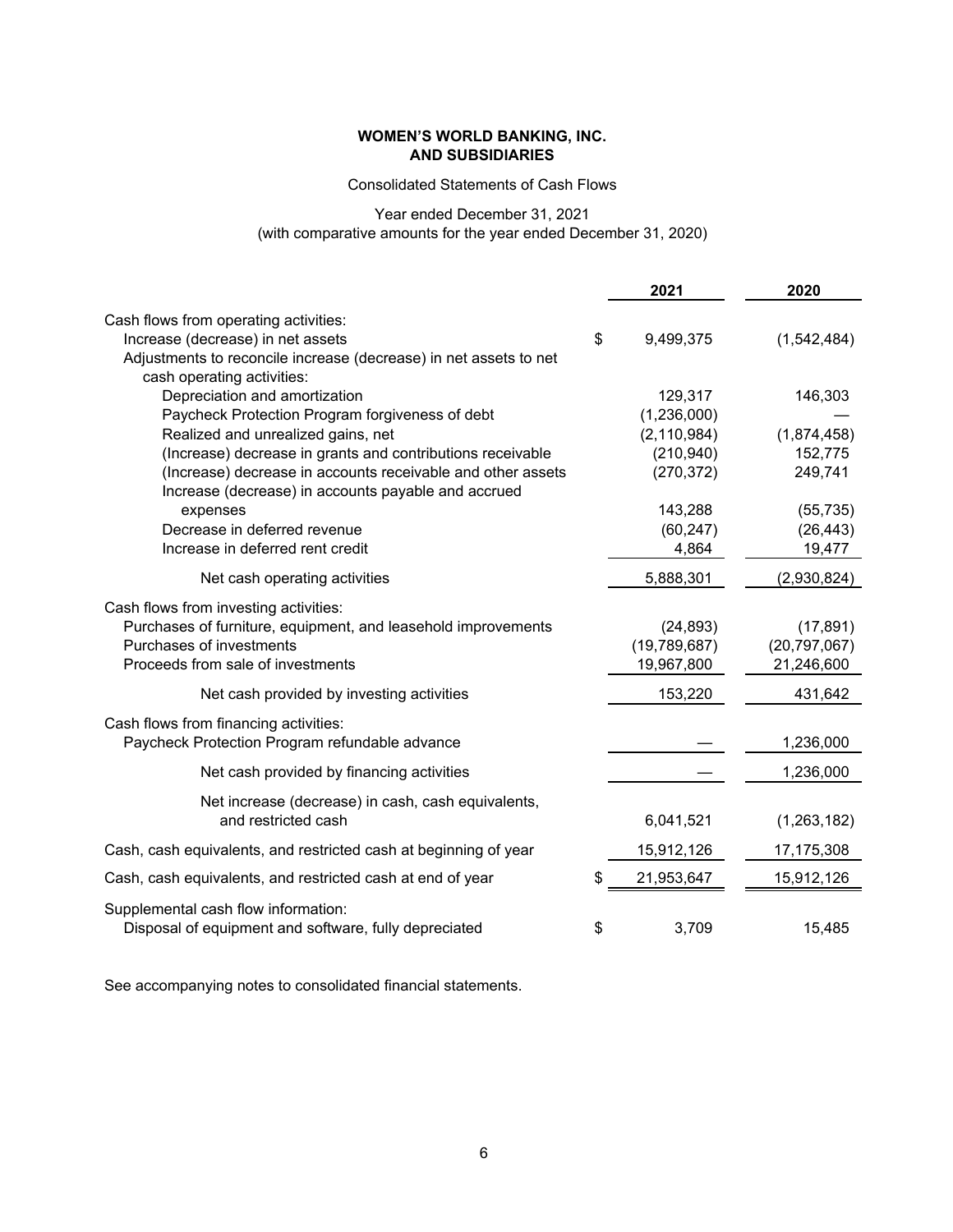Notes to Consolidated Financial Statements

December 31, 2021 (With comparative amounts as of and for the year ended December 31, 2020)

# **(1) Organization**

Women's World Banking, Inc. (WWB or the Organization) is an international nonprofit organization that designs and invests in market-driven financial solutions, institutions, and policy environments in emerging markets to create greater economic stability and prosperity for women, their families, and their communities. WWB was formed in the United States on August 17, 2017 and began operations on January 1, 2018. WWB is the merged entity of Stichting to Promote Women's World Banking Inc. (SWWB) and Friends of WWB/USA, Inc. (FWWB). WWB is a U.S. nonprofit corporation classified as a tax-exempt organization under Section 501(c)(3) of the Internal Revenue Code. WWB is headquartered in New York City.

The accompanying consolidated financial statements include the accounts of Women's World Banking Inc. and its subsidiaries, WWB Management Services LLP (WWBMS), WWB Southeast Asia Holdings PTE. LTD. (WWBSEA), PT WWB Services Indonesia (WWBINDO), WWB Asset Management, LLC (WAM), WWB Investments, LLC (the LLC), and WWB Investments II, LLC (the LLC2), collectively, the Organization. All intercompany balances and transactions have been eliminated upon consolidation. The accompanying consolidated financial statements do not include the accounts of WWB's network members, which are independent and unrelated organizations.

**WWBMS**, a for-profit India limited liability partnership was formed on March 13, 2020. WWBMS is owned by WWB (99.99%) and WAM (.01%). Capital contributions totaled INR 7,250,000 (USD \$100,455). The entity was established to conduct operations in India. WWBMS began official operations in September 2020. The financial activity of WWBMS has been consolidated within the accompanying consolidated financial statements.

**WWBSEA**, a for-profit Singapore private company, was incorporated on July 12, 2020. WWBSEA is a wholly owned subsidiary of WWB. Capital contributions totaled SGD 100,000 (USD \$76,046). The entity was established to conduct operations in Southeast Asia. WWBSEA began official operations in July 2021. The financial activity of WWBSEA has been consolidated within the accompanying consolidated financial statements.

**WWBINDO**, a for-profit Indonesia company was formed on September 3, 2021. WWBINDO is owned by WWB (99.9%) and WWBSEA (.1%). Capital contributions totaled IDR 10,000,000,000 (USD \$694,457). The entity was established to conduct operations in Indonesia. As of December 31, 2021, WWBINDO had been fully capitalized, but not yet begun official operations. The financial activity of WWBINDO has been consolidated within the accompanying consolidated financial statements.

**WAM**, a for-profit Delaware limited liability company, was formed on January 5, 2011. WAM is a wholly owned subsidiary of WWB. The entity was established to conduct the operations of WWB's WAM activity. WAM directs and manages private equity investments in high-performing, women-focused financial institutions worldwide and works to achieve objectives of demonstrating the investment case for conscientious, women-focused financial institutions while also achieving positive economic returns. WAM began operations on February 15, 2012. WAM is one of two investment managers of Women's World Banking Capital Partners, L.P. (WWBCP), a Delaware limited partnership, formed in August 2010 to act as a socially responsible private equity fund. In 2018, WAM became the general manager of Women's World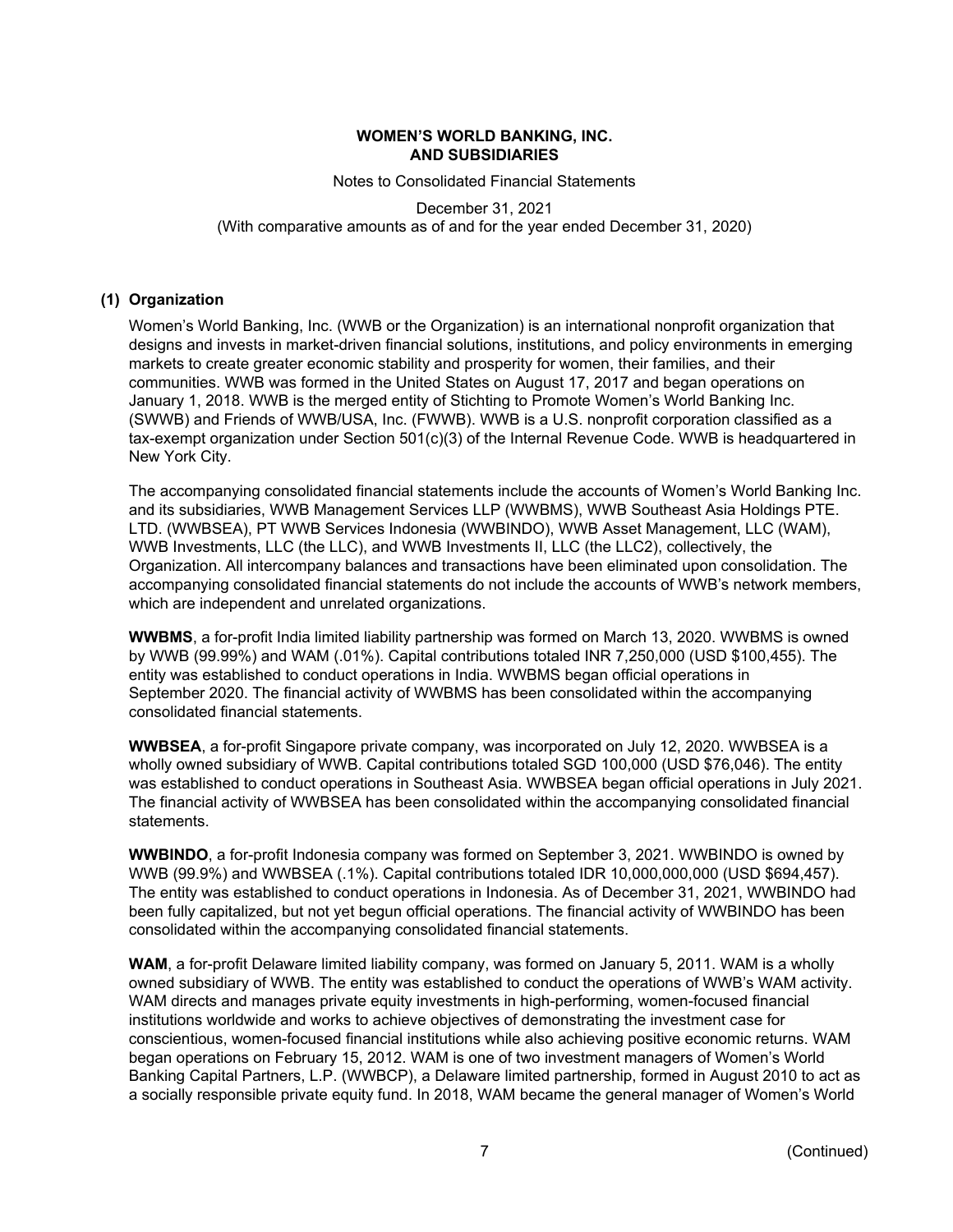Notes to Consolidated Financial Statements

# December 31, 2021 (With comparative amounts as of and for the year ended December 31, 2020)

Banking Capital Partners II, L.P. (WWBCP2), a Mauritius limited partnership, formed to act as a second socially responsible private equity fund. In 2020, WAM became the trust manager of Women's World Banking Technical Assistance Program Trust (Trust) (note (10)). WAM's members' equity, which is reflected within net assets without donor restrictions on the accompanying consolidated financial statements as of December 31, 2021 and 2020, was \$522,141 and \$1,038,080, respectively.

**The LLC,** a for-profit Delaware limited liability company, was a wholly owned subsidiary of WWB until December 22, 2015. On that date, WWB amended the LLC agreement so that three related parties would receive a combined total of 30% of the LLC's equity. The balance of 70% remains with WWB. The LLC is the general partner of WWBCP. The activity of WWBCP is not consolidated within these financial statements as the general partner can be removed without cause through certain actions of the limited partners. The LLC's members' deficit, excluding carried interest (note 6(e)), which is reflected within net assets without donor restrictions on the accompanying consolidated financial statements, as of December 31, 2021 and 2020, was \$(36,324) and \$(29,349), respectively. In addition, WWB has a limited partner interest in WWBCP (note 6(d)), which it obtained through capital contributions. The investment in WWBCP by WWB is reflected in these consolidated financial statements under the equity method.

**The LLC2**, a for-profit Mauritius limited liability company, is wholly owned by WWB. LLC2 is the general partner of WWBCP2. The LLC2's members' deficit, which is reflected within net assets without donor restrictions on the accompanying consolidated financial statements, as of December 31, 2021 and 2020, was \$(38,037) and \$(17,224), respectively. In addition, WWB has a limited partnership interest in WWBCP2 (note 6(d)), which it obtained through capital contributions. The investment in WWBCP by WWB is reflected in these consolidated financial statements under the equity method.

For purposes of the statement of functional expenses, the Organization classifies its program activities into four functional categories:

- (1) Women's World Banking's programs, which holds the Organization's primary programmatic activities. Within WWB's programming, the organization has three primary focus areas:
	- (a) Develop Market-Driven Financial Solutions: Leveraging rigorous research and intelligence in key markets, the Organization identifies barriers to women's financial inclusion. The Organization then works with critical partners within priority markets (including policymakers, regulators, and financial service providers) to overcome these barriers by developing policy strategies and commercially viable solutions to help bring financial services to underbanked women.
	- (b) Deliver Leadership & Diversity Programs: The Organization delivers a variety of global, regional, and customized training programs for regulatory bodies and financial service providers to build stronger, more gender-diverse teams and drive increased focus on serving the women's market.
	- (c) Action for Influence: The Organization takes the insights and best practices from its market-driven financial solutions, leadership & diversity programs, and its global research initiatives, and shares these lessons more broadly through targeted influencer outreach, conferences, speaking engagements, roundtables, publications, social media, and peer learning. The goal for sharing knowledge more broadly is to influence others to increase focus on women's financial inclusion.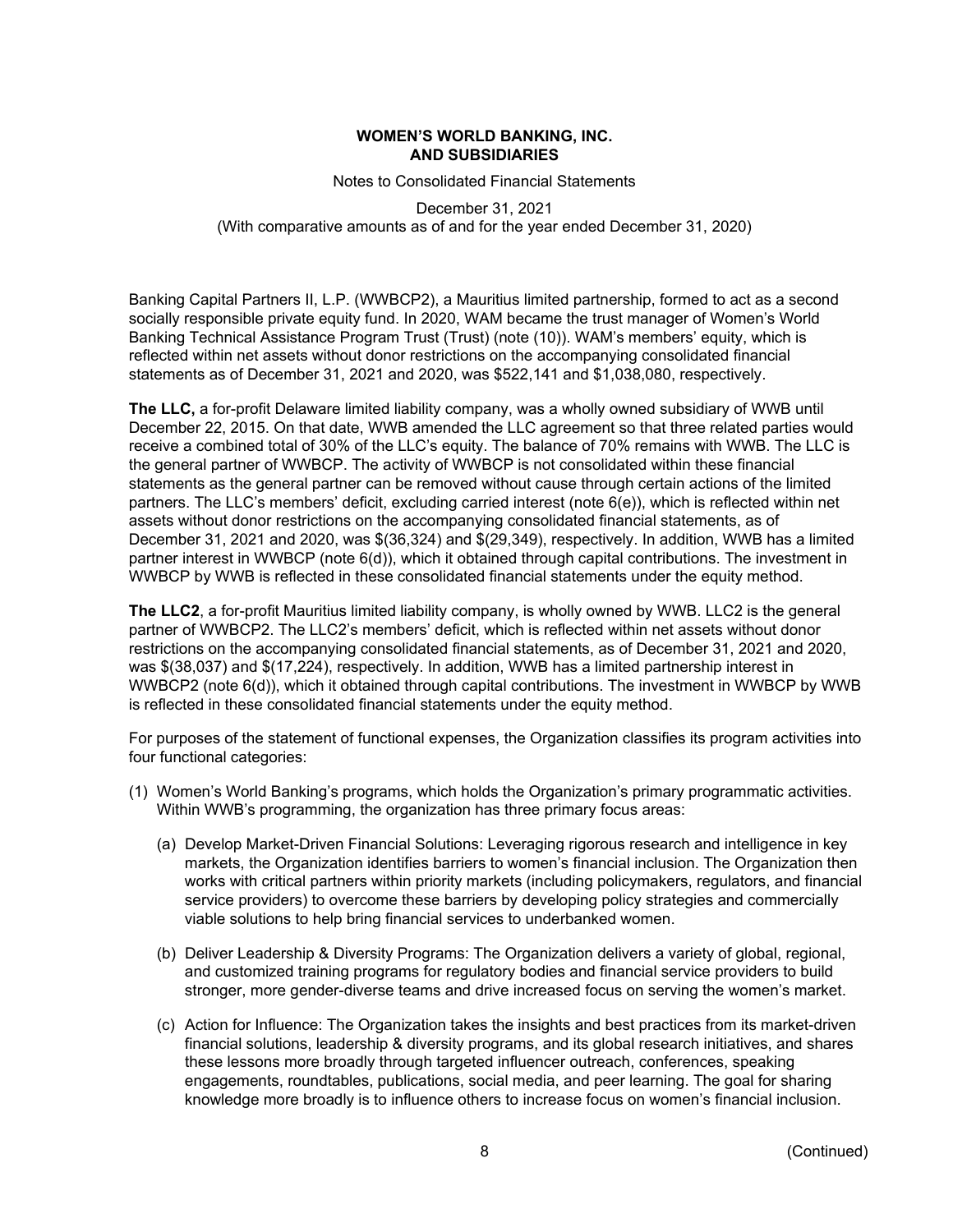Notes to Consolidated Financial Statements

#### December 31, 2021

#### (With comparative amounts as of and for the year ended December 31, 2020)

- (2) WWB Asset Management LLC, which holds the activity of WAM. WAM manages private equity investments in high-performing, women-focused financial institutions worldwide and works to achieve objectives of demonstrating the investment case for conscientious, women-focused financial institutions, while also achieving positive economic returns.
- (3) WWB Investments LLC, which has been presented as a separate program activity on the statement of functional expenses for administration purposes.
- (4) WWB Investments II LLC, which has been presented as a separate program activity on the statement of functional expenses for administration purposes.

#### **(2) Significant Accounting Policies**

#### *(a) Basis of Accounting*

The accompanying consolidated financial statements are prepared on the accrual basis of accounting.

#### *(b) Basis of Presentation*

Net assets and revenues gains, losses, and other support are classified based on the existence or absence of donor-imposed restrictions. Accordingly, the net assets of the Organization and changes therein are classified and reported as follows:

#### *(i) Without Donor Restrictions*

Net assets that are not subject to donor-imposed stipulations.

*(ii) With Donor Restrictions*

Net assets subject to donor-imposed stipulations that will be met by actions of the Organization and/or the passage of time. Generally, the donors of these assets permit the Organization to use all or part of the income earned, including net realized and unrealized gains on investments, for general purposes.

Revenues are reported as increases in net assets without donor restrictions unless their use is limited by donor-imposed restrictions or by law. Expenses are reported as decreases in net assets without donor restrictions. Gains and losses on assets or liabilities are reported as increases or decreases in net assets without donor restrictions unless their use is restricted by explicit donor stipulation or by law. Expirations of donor restrictions on net assets (i.e., the donor-stipulated purpose has been fulfilled and/or the stipulated time period has elapsed) are reported as net assets released from restrictions.

#### *(c) Fair Value Measurements*

Fair value is defined as the exchange price that would be received for an asset or paid to transfer a liability (an exit price) in the principal or most advantageous market for the asset or liability in an orderly transaction between market participants on the measurement date. The fair value hierarchy maximizes the use of observable inputs and minimizes the use of unobservable inputs when measuring fair value. The hierarchy gives the highest priority to unadjusted quoted or published prices in active markets for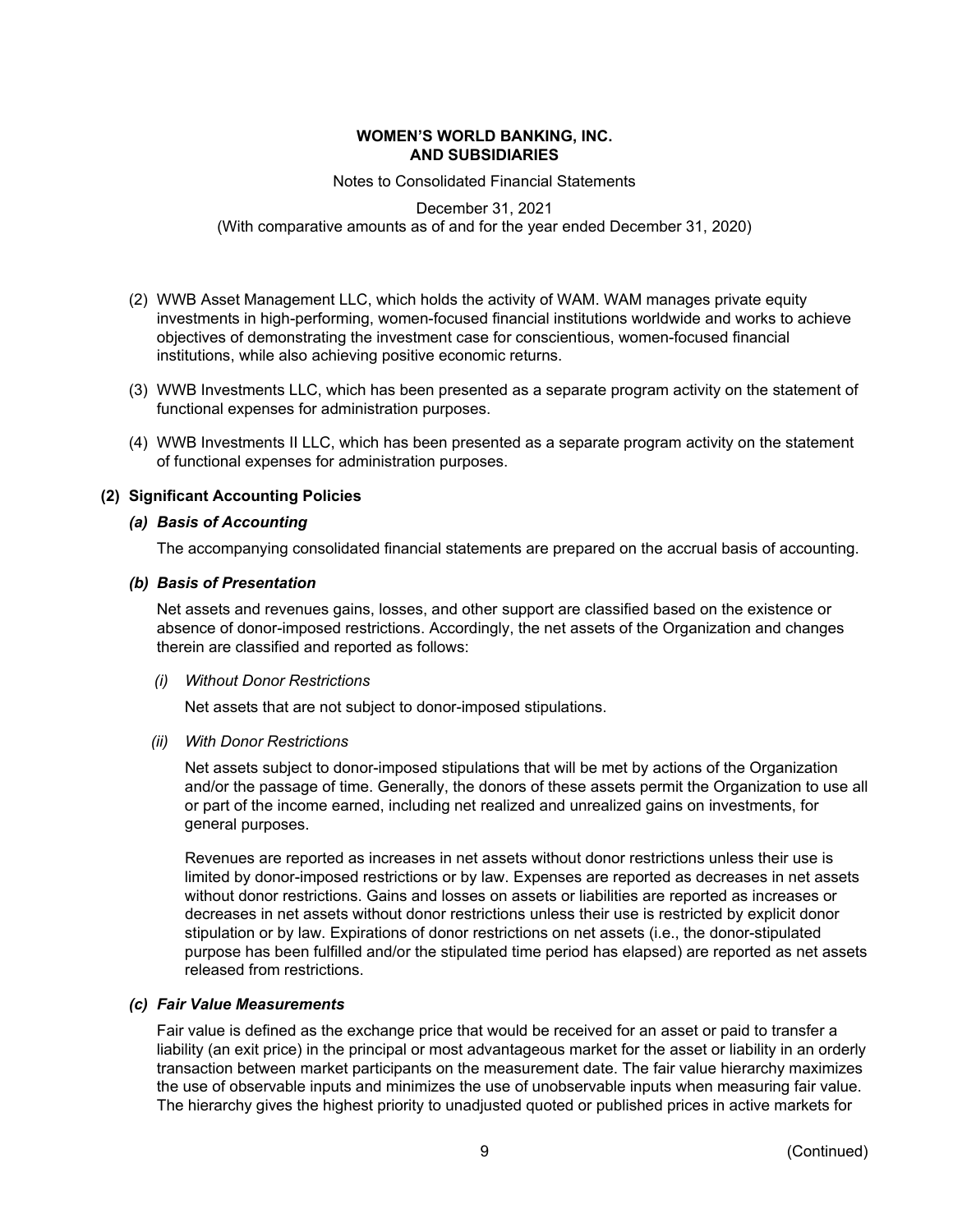Notes to Consolidated Financial Statements

# December 31, 2021 (With comparative amounts as of and for the year ended December 31, 2020)

identical assets or liabilities (Level 1 measurements) and the lowest priority to measurements involving significant unobservable inputs (Level 3 measurements). The three levels of the fair value hierarchy are as follows:

Level 1: Quoted or published prices in active markets for identical assets or liabilities or published net asset value for alternative investments with characteristics similar to a mutual fund;

Level 2: Inputs other than quoted prices or published included within Level 1 that are observable for the asset or liability, either directly or indirectly;

Level 3: Unobservable inputs for the asset or liability.

The level in the fair value hierarchy within which a fair value measurement in its entirety falls is based on the lowest-level input that is significant to the fair value measurement.

The methods used may produce a fair value calculation that may not be indicative of net realizable value or reflective of future fair values. Furthermore, while management believes its valuation methods are appropriate and consistent with other market participants, the use of different methodologies or assumptions to determine the fair value of certain financial instruments could result in a different fair value measurement at the reporting date. There were no changes in the Organization's valuation methodologies at December 31, 2021 or 2020.

# *(d) Cash, Cash Equivalents, and Restricted Cash*

The Organization considers all highly liquid debt instruments with original maturities of three months or less at the time of purchase to be cash equivalents, except for those held for long-term investment purposes. Restricted cash as of December 31, 2021 and 2020 consists of the LLC's capital contributions of \$1,000 and a general partner distribution from WWBCP in the amount of \$1,458,504, which is subject to a clawback (see note 6(e)).

# *(e) Grants and Contributions*

Grants and contributions, which include unconditional promises to give, are recognized as revenue in the period received. Unconditional promises to give are recognized initially at fair value as grants and contributions revenue in the period such promises are made by donors. Fair value is estimated giving consideration to anticipated future cash receipts (after allowance is made for uncollectible contributions) and discounting such amounts at a risk-adjusted rate commensurate with the duration of the donor's payment plan. In subsequent periods, the discount rate is unchanged and the allowance for uncollectible contributions is reassessed and adjusted if necessary. Amortization of the discount is recorded as additional grants and contributions revenue.

A contribution is conditional if the agreement includes both a barrier that must be overcome for the recipient to be entitled to the assets transferred and a right of return for the transferred asset or a right of release of the promisor's obligation to the transferred assets. Conditional promises to give are not recognized until they become unconditional, that is, when the barriers on which they depend are met.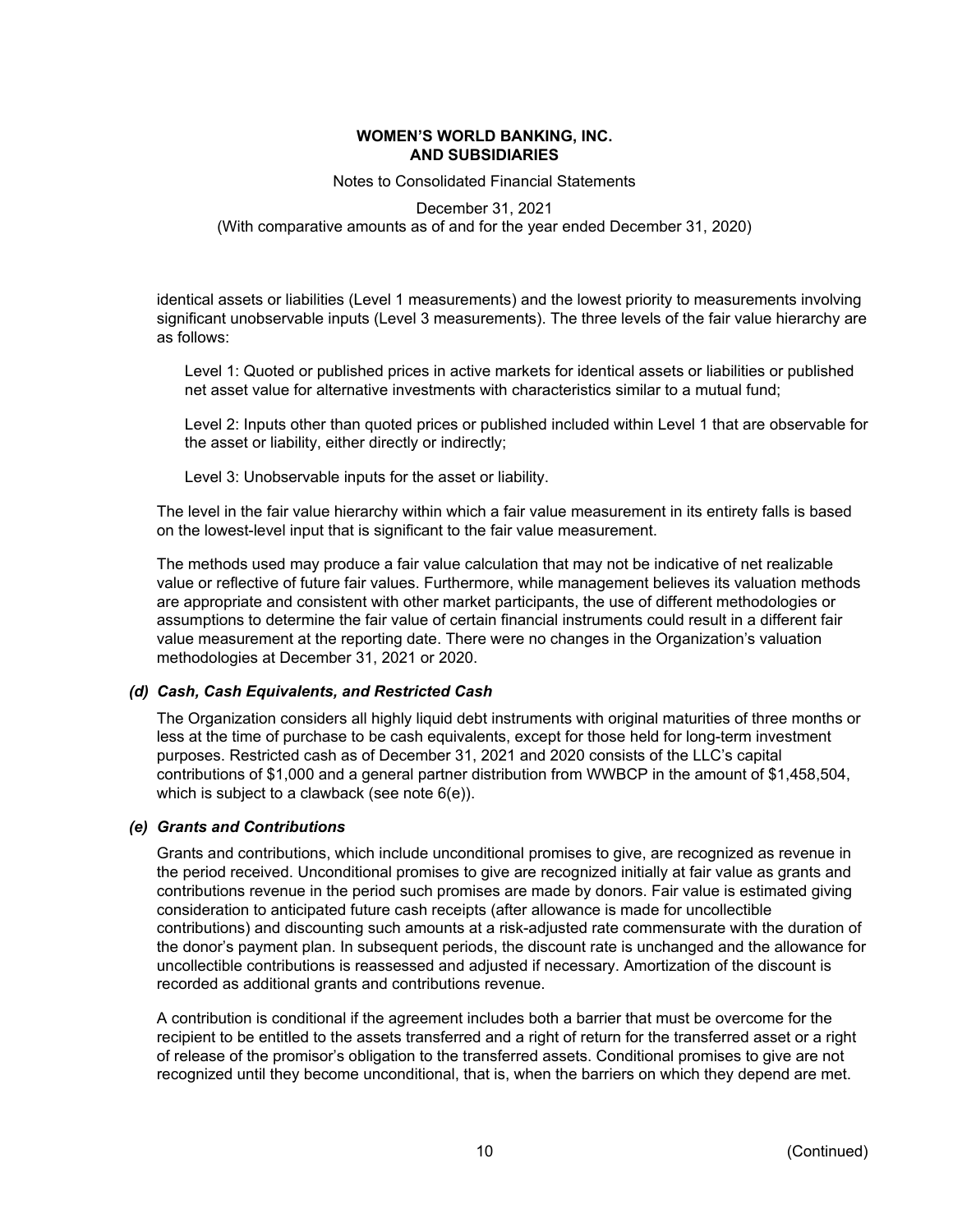Notes to Consolidated Financial Statements

December 31, 2021 (With comparative amounts as of and for the year ended December 31, 2020)

The Organization often receives multiyear grants denominated in foreign currency amounts, which are subject to future currency fluctuations. As a result, the Organization will recognize foreign exchange gains or losses representing the difference in the dollar value of the grant between the time the grant commitment is made and recognized and when the sums are received. In addition, grants and contributions receivable at year end that are denominated in foreign currency are converted to U.S. currency as of the statement of financial position.

## *(f) Investments*

Investments in equity securities with readily determinable fair values and all investments in debt securities are reported at fair value based upon quoted market prices or published net asset value for alternative investments with characteristics similar to a mutual fund.

For limited partnerships, the fair value is estimated using, as a practical expedient, net asset value per share or its equivalent as reported by the fund managers. The estimated fair values may differ significantly from values that would have been used had a ready market for these securities existed. These values are reviewed and evaluated by management for reasonableness.

# *(g) Furniture, Equipment, and Leasehold Improvements, Net*

Furniture, equipment, and leasehold improvements are reported at cost less accumulated depreciation or amortization. Depreciation of furniture and equipment is computed on a straight-line basis over their estimated useful lives of three to seven years. Amortization of leasehold improvements is computed on a straight-line basis over the life of the lease or the estimated useful life of the improvement, whichever is shorter.

#### *(h) Use of Estimates*

The preparation of consolidated financial statements in conformity with U.S. generally accepted accounting principles (GAAP) requires management to make estimates and assumptions that affect the reported amounts of assets and liabilities and disclosure of contingent assets and liabilities at the date of the consolidated financial statements and the reported amounts of revenues and expenses during the reporting period. The estimates made in the preparation of these consolidated financial statements include the fair value of alternative investments and allocation of functional expenses. Actual results could differ from those estimates.

#### *(i) Concentration of Revenues*

In 2021 and 2020, three funding sources accounted for approximately 70% and 76%, respectively, of grant and contribution revenue.

As of December 31, 2021 and 2020, grants and contributions receivable is due primarily from three and two donors, respectively.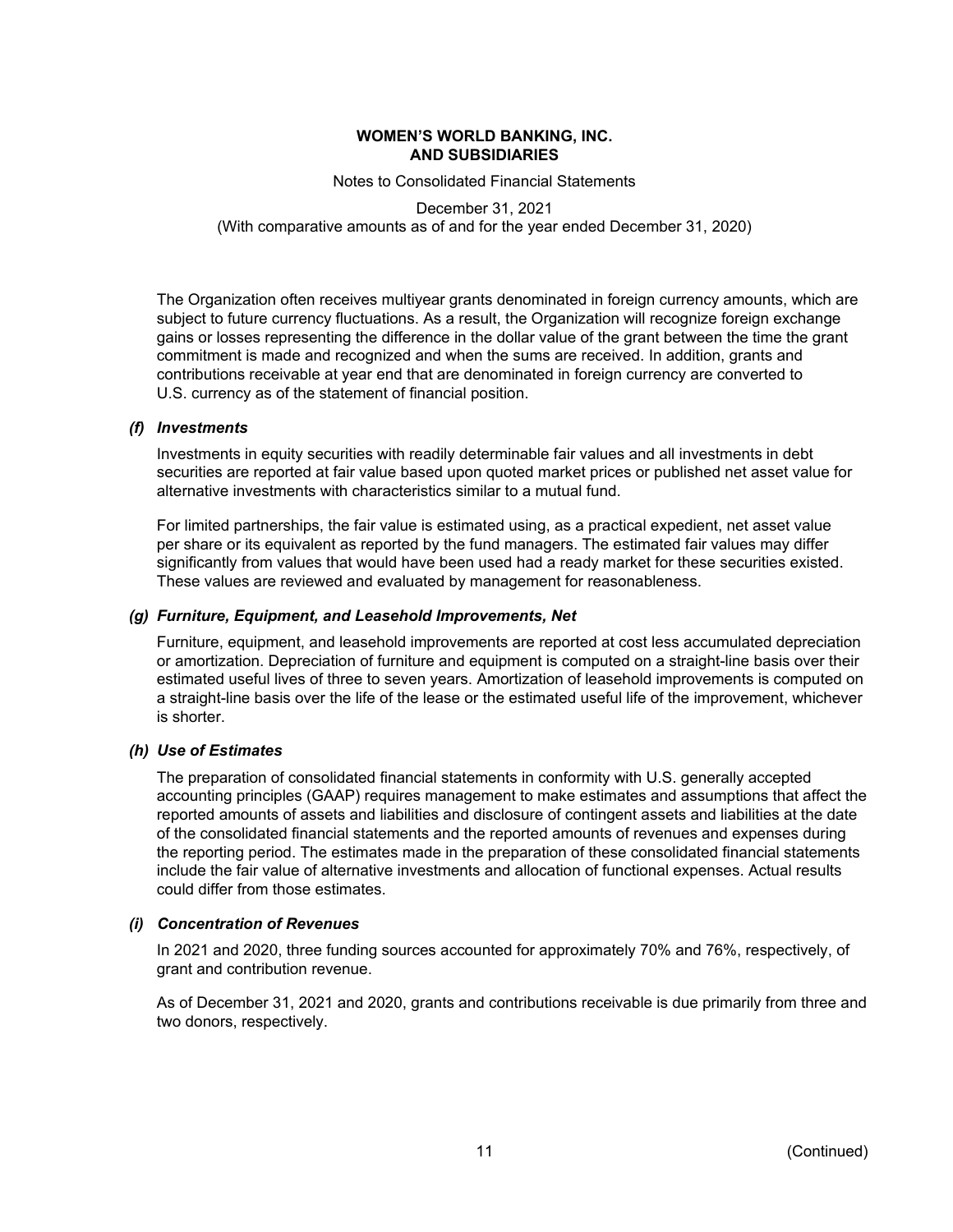Notes to Consolidated Financial Statements

December 31, 2021 (With comparative amounts as of and for the year ended December 31, 2020)

## *(j) Tax Status*

The Organization recognizes the effects of income tax positions only if those positions are more likely than not to be sustained. The Organization has evaluated its tax positions at December 31, 2021 and 2020 and has determined that there are no significant uncertain tax positions and that it will continue to be exempt from income taxes.

## *(k) Functional Allocation of Expenses*

The Organization presents expenses by function and natural classification. Expenses directly attributable to a specific functional area of the Organization are reported as expenses of those functional areas. If expenses benefit multiple functional areas, they have been allocated using cost allocation techniques, such as square footage and time and effort. Natural expenses are accounted for on a direct cost basis to the program or function upon which the expense is incurred.

## *(l) New Accounting Pronouncements*

ASU No. 2016-02, *Leases* (Topic 842) is effective for the Organization's fiscal year ending December 31, 2022, requires a lessee to recognize a right of use asset and a lease liability, initially measured at the present value of the lease payments on the consolidated statement of financial position and disclosing key information about leasing arrangements. Management is evaluating the effect this ASU will have on its consolidated financial statements.

ASU No. 2020-07, *Presentation and Disclosures by Not-for-Profit Entities for Contributed Nonfinancial Assets* (Topic 958) requires nonprofits to change the financial statement presentation and disclosure of contributed nonfinancial assets. Management is evaluating the effect this ASU will have on its consolidated financial statements. This ASU is effective for the Organization's fiscal year ending December 31, 2022.

#### **(3) Grants and Contributions Receivable**

Grants and contributions receivable at December 31, 2021 and 2020 are expected to be received within the following year.

# **(4) Conditional Grants**

The Organization has been awarded several multiyear conditional grants, which will be recognized as revenue as the conditions are met. These grants have not been recognized as revenue and are not reflected in the Organization's consolidated financial statements. As of December 31, 2020, conditional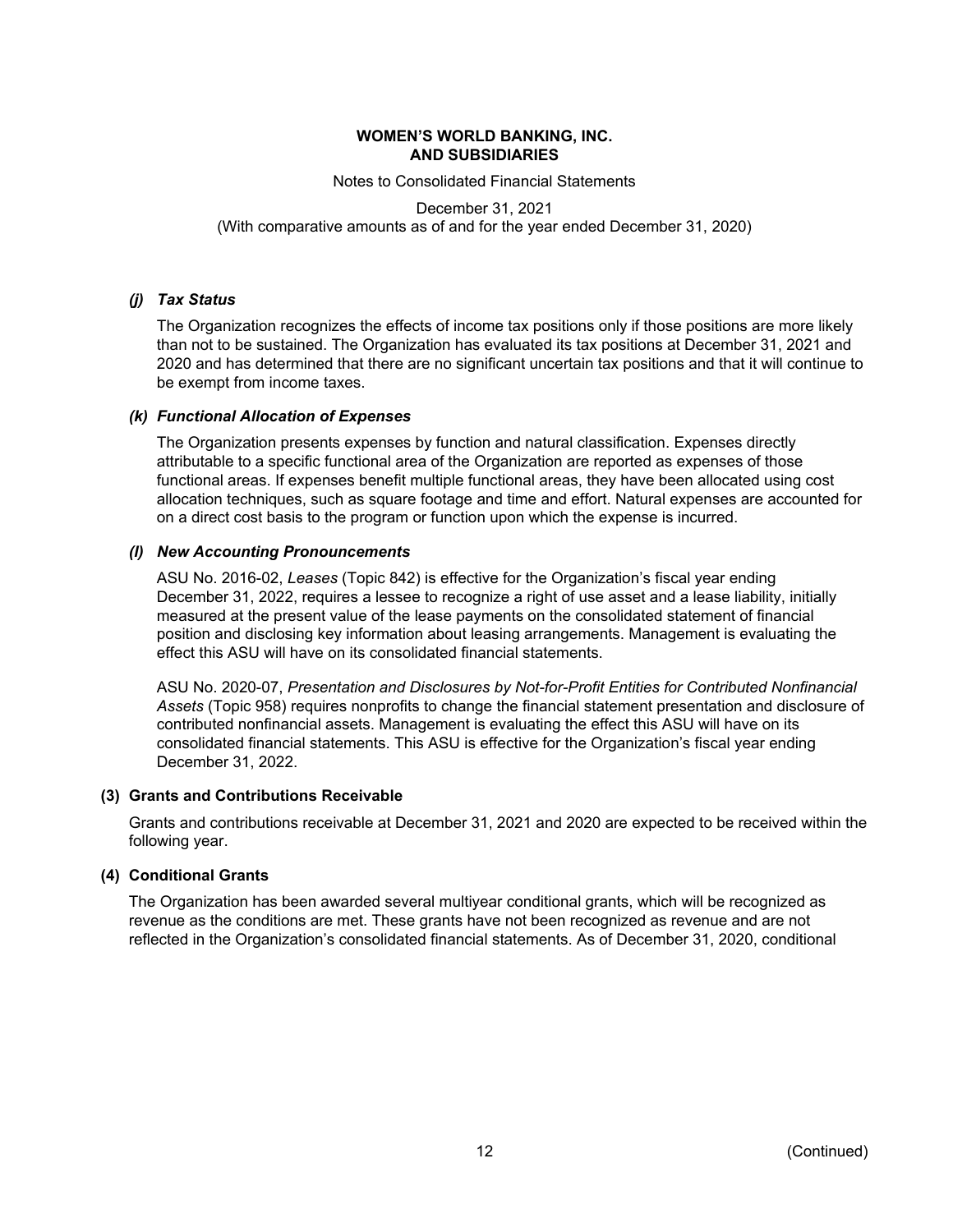Notes to Consolidated Financial Statements

# December 31, 2021 (With comparative amounts as of and for the year ended December 31, 2020)

grants totaled \$11,509,395. As of December 31, 2021, conditional grants totaled \$15,088,217 and are currently expected to be recognized as revenue as follows:

|                                            |    | 2022      | 2023      | 2024      | Total      |
|--------------------------------------------|----|-----------|-----------|-----------|------------|
| <b>Algorand Foundation Ltd</b>             | \$ | 175,000   |           |           | 175,000    |
| Australia Department of Foreign            |    |           |           |           |            |
| Affairs and Trade (DFAT)                   |    | 2,043,343 | 2,649,209 | 1,451,176 | 6,143,728  |
| <b>Bill &amp; Melinda Gates Foundation</b> |    | 502,573   | 3,825,878 | 1,650,064 | 5,978,515  |
| Credit Suisse APAC Foundation              |    | 150,000   | 150,000   |           | 300,000    |
| <b>DAI Global LLC</b>                      |    | 250,000   |           |           | 250,000    |
| New Venture Fund (Data.org)                |    | 585,380   |           |           | 585,380    |
| <b>Swiss Capacity Building Facility</b>    |    | 20,319    |           |           | 20,319     |
| Swiss Re Foundation                        |    | 150,000   | 50,000    |           | 200,000    |
| Visa Foundation                            |    | 1,375,795 |           |           | 1,375,795  |
| Women's World Banking Technical            |    |           |           |           |            |
| Assistance Program Trust                   |    | 59,480    |           |           | 59,480     |
| Total conditional                          |    |           |           |           |            |
| grants receivable                          | S  | 5,311,890 | 6,675,087 | 3,101,240 | 15,088,217 |

Amounts due from the Australia Department of Foreign Affairs and Trade (DFAT) and Swiss Capacity Building Facility are due in Australian Dollar and Swiss Francs, respectively. The anticipated amounts reflected above were converted to U.S. dollars based on the conversation rate as of December 31, 2021.

# **(5) Furniture, Equipment, and Leasehold Improvements, Net**

Furniture, equipment, and leasehold improvements, net consist of the following as of December 31, 2021 and 2020:

|                                                                | Life | 2021          | 2020       |
|----------------------------------------------------------------|------|---------------|------------|
| Equipment                                                      | 3    | \$<br>629,610 | 608,426    |
| <b>Furniture</b>                                               |      | 328,876       | 328,876    |
| Leasehold improvements                                         | 15   | 244,015       | 244,015    |
|                                                                |      | 1,202,501     | 1,181,317  |
| Less accumulated depreciation and amortization                 |      | (961, 963)    | (836, 355) |
| Total furniture, equipment, and<br>leasehold improvements, net |      | \$<br>240,538 | 344,962    |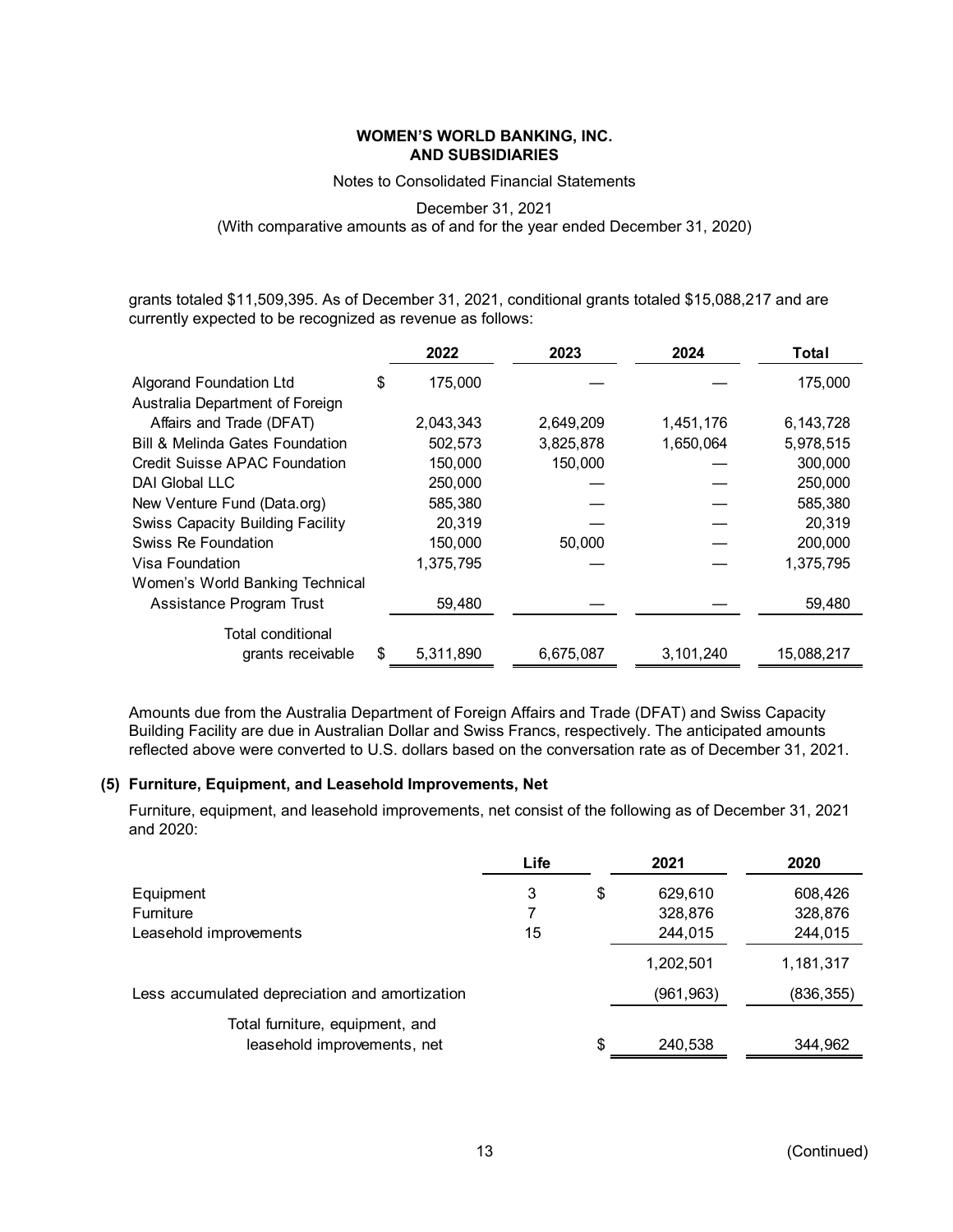Notes to Consolidated Financial Statements

December 31, 2021 (With comparative amounts as of and for the year ended December 31, 2020)

Depreciation and amortization expense for the year ended December 31, 2021 and 2020 was \$129,317 and \$146,303, respectively.

#### **(6) Investments**

#### *(a) Principles of Investment*

The Women's World Banking Capital Fund (the Capital Fund) represents assets intended to provide long-term fiscal security to the Organization through investment income. The Capital Fund is primarily invested by the Organization through two investment vehicles that have been established to support the Organization's mission and are aligned with the Organization's investment strategy.

#### *(b) Return Objectives and Risk Parameters*

The Organization has adopted investment and spending policies for the Capital Fund intended to provide a predictable stream of funding to programs supported by the fund while seeking to maintain the purchasing power of the fund. The fund includes assets with donor restrictions (note 7).

To satisfy its long-term rate-of-return objectives, the Organization relies on a total return strategy in which investment returns are achieved through both capital appreciation (realized and unrealized) and current yield (interest and dividends).

#### *(c) Spending Policy*

In 2021 and 2020, the Organization appropriated \$735,103 and \$702,984 to be spent to support the general operations of the Organization. The Organization utilizes funds for expenditure based on the Organization's spending policy, which is reviewed and approved annually by the Organization's Audit and Finance Committee. This appropriation was made based on the average of the prior five-year net assets of the Capital Fund (note 7). The spending rate for 2021 and 2020 was 4%.

#### *(d) Fair Value Hierarchy*

The following table presents the Organization's fair value hierarchy for investments as of December 31, 2021 and 2020:

|                                |                   | 2021 |            |                   | 2020       |
|--------------------------------|-------------------|------|------------|-------------------|------------|
|                                | <b>Fair value</b> |      | Level 1    | <b>Fair value</b> | Level 1    |
| Cash equivalents               | 740.336<br>\$     |      | 740,336    | 1.022.496         | 1,022,496  |
| Domestic and non-U.S. equities | 14,833,271        |      | 14,833,271 | 13,510,554        | 13,510,554 |
| Fixed income:                  |                   |      |            |                   |            |
| International bonds            | 513,812           |      | 513,812    |                   |            |
| Corporate bonds                | 2,754,138         |      | 2,754,138  | 2,575,013         | 2,575,013  |
| U.S. Treasuries                | 2,901,622         |      | 2,901,622  | 3,096,936         | 3,096,936  |
|                                | 21,743,179        |      | 21,743,179 | 20,204,999        | 20,204,999 |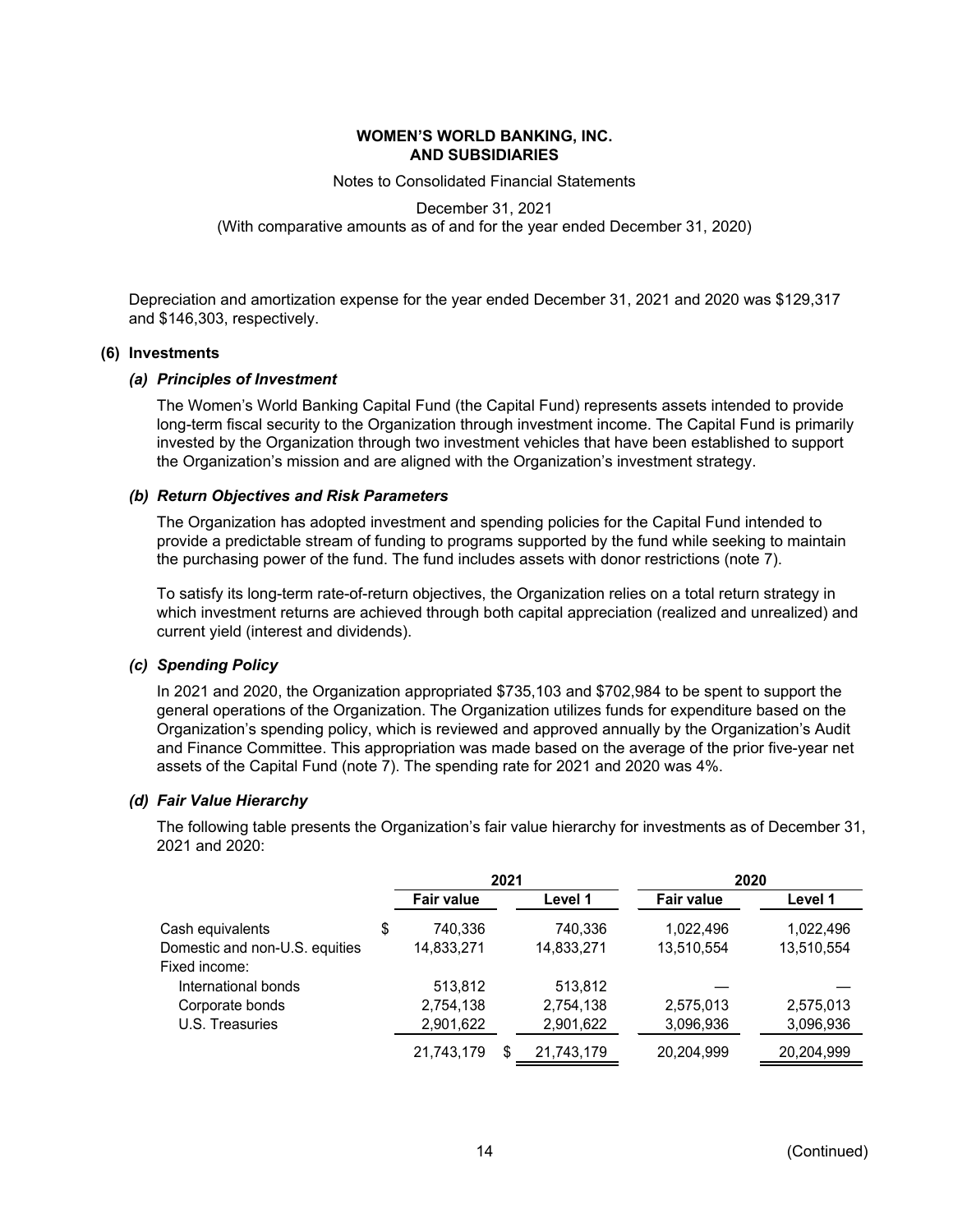Notes to Consolidated Financial Statements

December 31, 2021 (With comparative amounts as of and for the year ended December 31, 2020)

|                                                                                        |                   | 2021    | 2020              |         |  |
|----------------------------------------------------------------------------------------|-------------------|---------|-------------------|---------|--|
|                                                                                        | <b>Fair value</b> | Level 1 | <b>Fair value</b> | Level 1 |  |
| Investments reported at net<br>assets value or its equivalent:<br>Limited partnerships | 941,163           |         | 546,472           |         |  |
| Total investments                                                                      | 22,684,342        |         | 20,751,471        |         |  |

The Organization's limited partnerships balance at December 31, 2021 and 2020 is the Organization's investments in WWBCP and WWBCP2 (note 1). As of December 31, 2021 and 2020, the estimated fair value of the WWBCP investment was \$418,497 and \$388,104, respectively. As of December 31, 2021, and 2020, the Organization had an unfunded commitment of approximately \$45,657 and \$25,542, respectively, to WWBCP. The total WWBCP commitment represents a 1% interest in WWBCP in both years. As of December 31, 2021 and 2020, the estimated fair value of the WWBCP2 investment was \$522,666 and \$158,368, respectively. As of December 31, 2021 and 2020, the Organization had an unfunded commitment of approximately \$923,963 and \$1,303,000, respectively, to WWBCP2. As of December 31, 2021, the total WWBCP2 commitment represents a 2.5% interest in WWBCP2, of which .8% of the commitment was established by WWB as a nominee shareholder of the United States Agency for International Development (USAID).

Investment gain, net of fees includes the following for the years ended December 31, 2021 and 2020:

|                                    | 2021            | 2020      |
|------------------------------------|-----------------|-----------|
| Interest and dividends             | \$<br>525.751   | 264,058   |
| Realized and unrealized gains, net | 2,110,984       | 1,874,458 |
| Investment expenses                | (95, 215)       | (76,058)  |
|                                    | \$<br>2,541,520 | 2,062,458 |

# *(e) WWB Investments, LLC*

As discussed in note 1, the Organization holds a controlling interest in the LLC, which is the general partner of WWBCP. The LLC received \$300 in capital contributions in 2016. The \$300, along with the Organization's capital contribution of \$700 is reflected as restricted cash in the accompanying consolidated financial statements.

During the year ended December 31, 2016, WWBCP distributed carried interest of \$1,623,129 to the LLC. In accordance with WWBCP's LP agreement, the distribution is subject to a clawback until certain conditions are met and, therefore, was not recognized as revenue in 2016. Management estimates that the clawback status will be resolved no later than 2023, at which point the distribution will either be partially or fully recognized as revenue and/or partially or fully returned to WWBCP. During the year ended December 31, 2017, the LLC was allowed to recognize carried interest income of \$164,625, which it further distributed to the Members of the LLC to cover their 2016 tax obligations related to the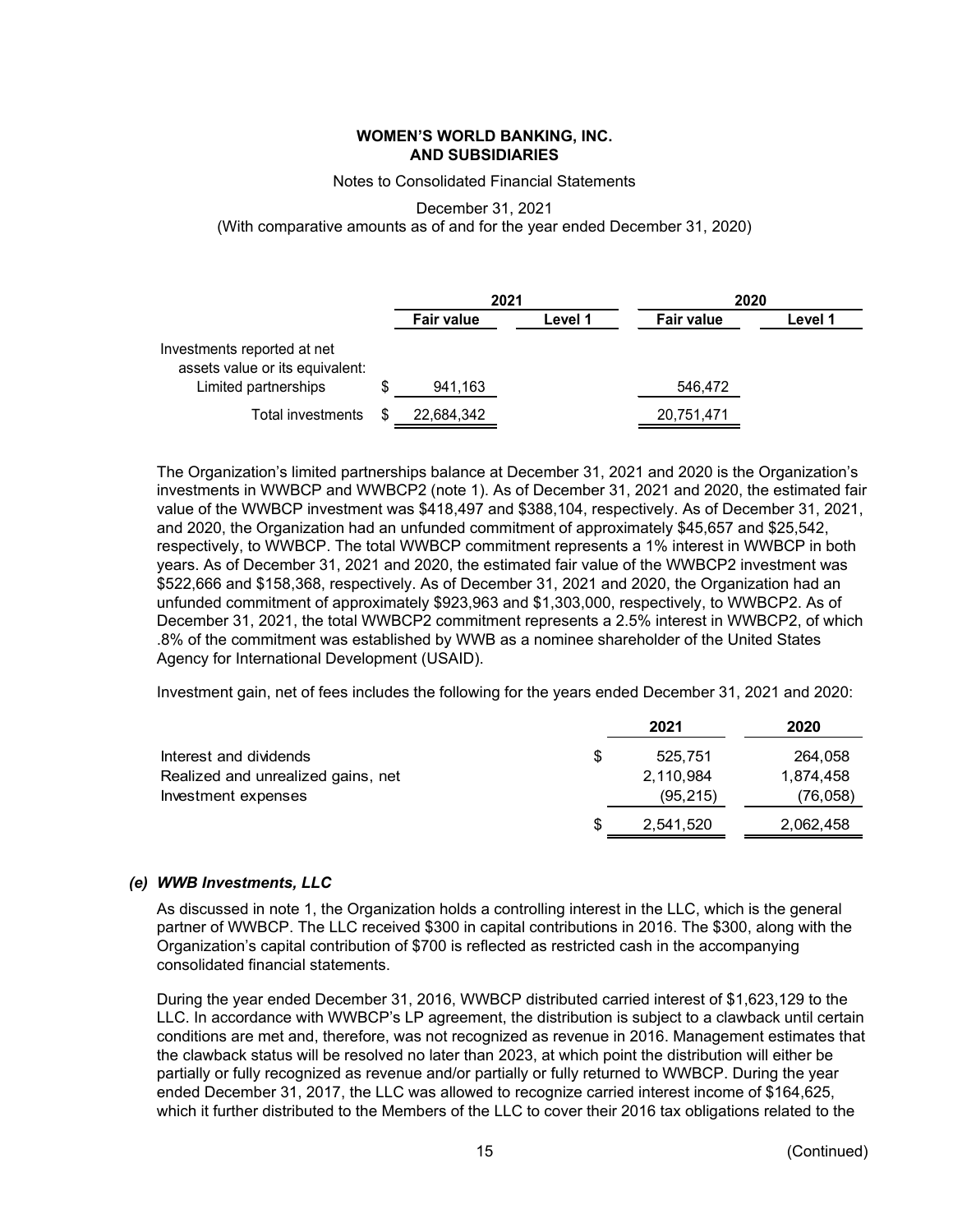Notes to Consolidated Financial Statements

December 31, 2021 (With comparative amounts as of and for the year ended December 31, 2020)

2016 carried interest distribution of \$1,623,129. The remaining balance of \$1,458,504 continues to be reflected as a deferred liability and restricted cash in the accompanying consolidated financial statements as of December 31, 2021 and 2020.

As of December 31, 2021, and 2020, the LLC's general partner capital was \$1,556,530 and \$407,260, respectively, which represents carried interest to the LLC as if WWBCP had realized all assets, settled all liabilities, allocated all gains and losses, and distributed all net assets to the partners. Since this carried interest is subject to a clawback (note 6(e)) the LLC's undistributed share of capital has not been recorded within the accompanying consolidated financial statements.

## **(7) Net Assets with Donor Restrictions**

At December 31, 2021 and 2020, net assets with donor restrictions are available for the following purposes:

|                                                       | 2021       | 2020       |
|-------------------------------------------------------|------------|------------|
| WWB program services                                  | 10,881,264 | 3,951,216  |
| Nonendowment capital fund                             | 21,553,663 | 19,821,187 |
| Perpetual endowment capital fund                      | 693.076    | 693,076    |
| Accumulated gains on perpetual endowment capital fund | 263,380    | 184,418    |
|                                                       | 33,391,383 | 24,649,897 |

In October 2013, SWWB received clarifying communications from its four largest donors of the Capital Fund (the Fund) who represent 97% or \$15,248,169 of the Fund. The donors acknowledged that their gifts would be reclassified from a restricted endowment to an expendable restricted gift and would continue to remain invested under the direction of the Organization's Board of Directors. The funds will be utilized for the following purposes: (1) support the general operations of the Organization; (2) support a loan guarantee program; and (3) support the capitalization of Microfinance institutions. Spending will be based on an established spending rate as directed by the Board in a manner consistent with the gift purpose. As a result, SWWB reclassified the funds in 2013 from a restricted endowment fund to a restricted donor capital fund.

The Organization's Capital Fund contains a certain portion of net assets with permanent donor restrictions. As required by GAAP, net assets associated with the perpetual endowment Capital Fund are classified and reported based upon the existence or absence of donor-imposed restrictions.

Gains and losses on net assets with perpetual endowment donor restrictions are recorded as net assets with donor restrictions until they are appropriated for expenditure in accordance with the Capital Fund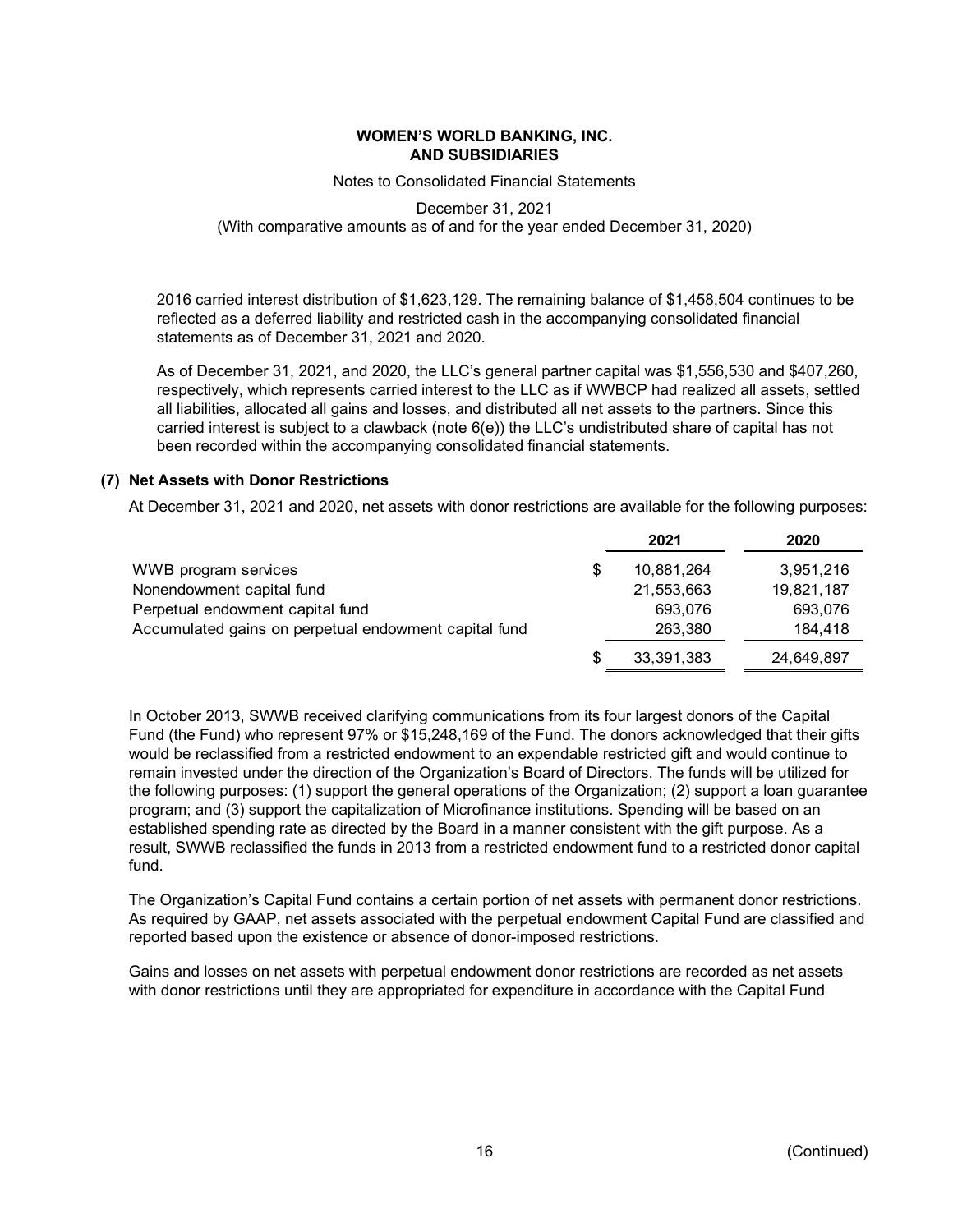Notes to Consolidated Financial Statements

December 31, 2021 (With comparative amounts as of and for the year ended December 31, 2020)

Spending Policy. At December 31, 2021 and 2020, accumulated gains not yet appropriated for spending related to the perpetual endowment capital fund were \$263,380 and \$184,418, respectively.

#### *(i) Funds with Deficiencies*

From time to time, the fair value of assets associated with individual donor-restricted funds may fall below the level that the donor requires the Organization to retain as a fund of perpetual duration. There were no deficiencies in the donor-restricted funds as of December 31, 2021 or 2020.

#### *(ii) Interpretation of Relevant Law*

The Organization classifies as restricted net assets (a) the original value of gifts donated to the endowment; (b) the original value of subsequent gifts to the endowment; and (c) accumulations to the endowment made in accordance with the direction of the applicable donor gift instrument at the time the accumulation is added to the fund. GAAP requires, as a result of the New York Prudent Management of Institutional Funds Act, that the portion of a donor-restricted endowment fund to be classified as net assets with donor restrictions until appropriated for expenditure by the board of directors.

#### **(8) Lease Commitment**

On April 29, 2014, SWWB executed a facilities lease agreement, which expires on March 31, 2030, and made a security deposit of \$100,476 that is included in other assets on the consolidated statements of financial position as of December 31, 2021 and 2020. Renovations of the space started during the fourth quarter of 2014 and occupancy occurred on January 5, 2015. The rent was abated until April 1, 2015. SWWB transferred the lease agreement to WWB on January 1, 2018. The Organization records the lease expense on a straight-line basis. The lease contains a termination provision, at the option of the Organization, on March 31, 2025 with proper notice and a lease termination payment. The lease also contains escalation clauses that provide for increased payments resulting from increases in real estate taxes and certain other building expenses.

Total rent, utilities, and maintenance expense in 2021 and 2020 amounted to \$495,841 and \$517,412, respectively.

Future lease payments, including base rent and escalation increases, as of December 31, 2021 are as follows:

| 2022       | \$<br>479,732   |
|------------|-----------------|
| 2023       | 488,367         |
| 2024       | 497,158         |
| 2025       | 525,284         |
| 2026       | 541,133         |
| Thereafter | 1,825,900       |
| Total      | \$<br>4,357,574 |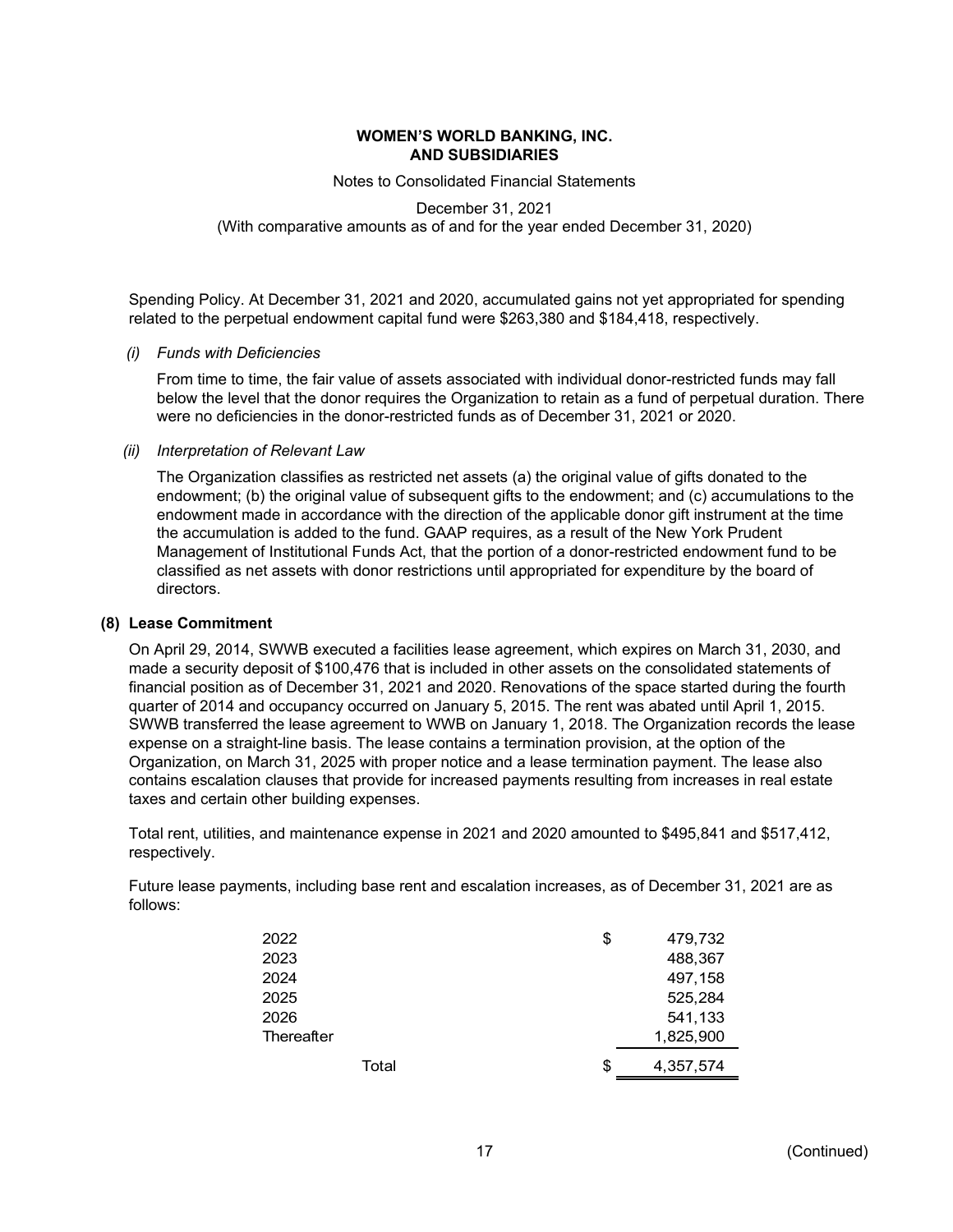Notes to Consolidated Financial Statements

December 31, 2021 (With comparative amounts as of and for the year ended December 31, 2020)

# **(9) Paycheck Protection Program Refundable Advance**

In April 2020, the Organization applied for, and received, a Small Business Administration loan of \$1,236,000 through the Paycheck Protection Program of the CARES Act. The loan has an interest rate of 0.98% per annum and a maturity date of April 5, 2022. The loan (plus interest of \$13,661) was forgiven in May 2021 and is reflected as forgiveness of debt in the accompanying consolidated financial statements.

## **(10) Women's World Banking Technical Assistance Program Trust**

In November 2019, LLC2 consented to act as enforcer of Women's World Banking Technical Assistance Program Trust (Trust). The Trust is a non-charitable purpose trust formed on November 13, 2019 under the laws of Mauritius. An independent party, Axis Fiduciary Ltd, performs the role of Trustee. The purpose of the Trust is to implement Women's World Banking Technical Assistance Program (TAP) that accompanies the activities of WWBCP2. The objective of TAP is to provide technical assistance to portfolio companies in order to accomplish the investment objectives of WWBCP2. As the enforcer, LLC2 is responsible for enforcing the Trust in accordance with its terms and purposes. The LLC has been named as successor to the enforcer, if the need for a successor should arise.

In March 2020, WAM entered into an agreement with the Trust to perform the role of Trust Manager. As Trust Manager, WAM is responsible for managing the affairs of the Trust, including but not limited to management of the Trust's assets on a day-to-day basis, identification of technical assistance needs of portfolio companies, negotiating the terms and conditions of TAP agreements, and monitoring and overseeing the technical assistance projects. In exchange for this service, WAM receives an annual management fee of 1% of the total donations committed to the Trust. For the year ended December 31, 2021, the Trust had received \$5,209,650 in funding to be used for TAP activities. TAP activities officially began on February 15, 2021.

#### **(11) In-Kind Contributions**

The fair value of in-kind contributions has been recorded in the accompanying consolidated financial statements as support and expenses. During the years ended December 31, 2021 and 2020, in-kind contributions consisted of \$195,788 and \$886,115, respectively, for legal services.

# **(12) Pension Benefits**

WWB and WAM sponsor a 401(k) retirement plan for its eligible employees with benefits up to 3.5% of eligible compensation. Eligible employees receive a matching employer contribution up to 1.5% of eligible compensation. WWB also contributes to various international retirement plans for eligible employees. Total WWB and WAM retirement expense in 2021 and 2020 was \$386,355 and \$330,128, respectively.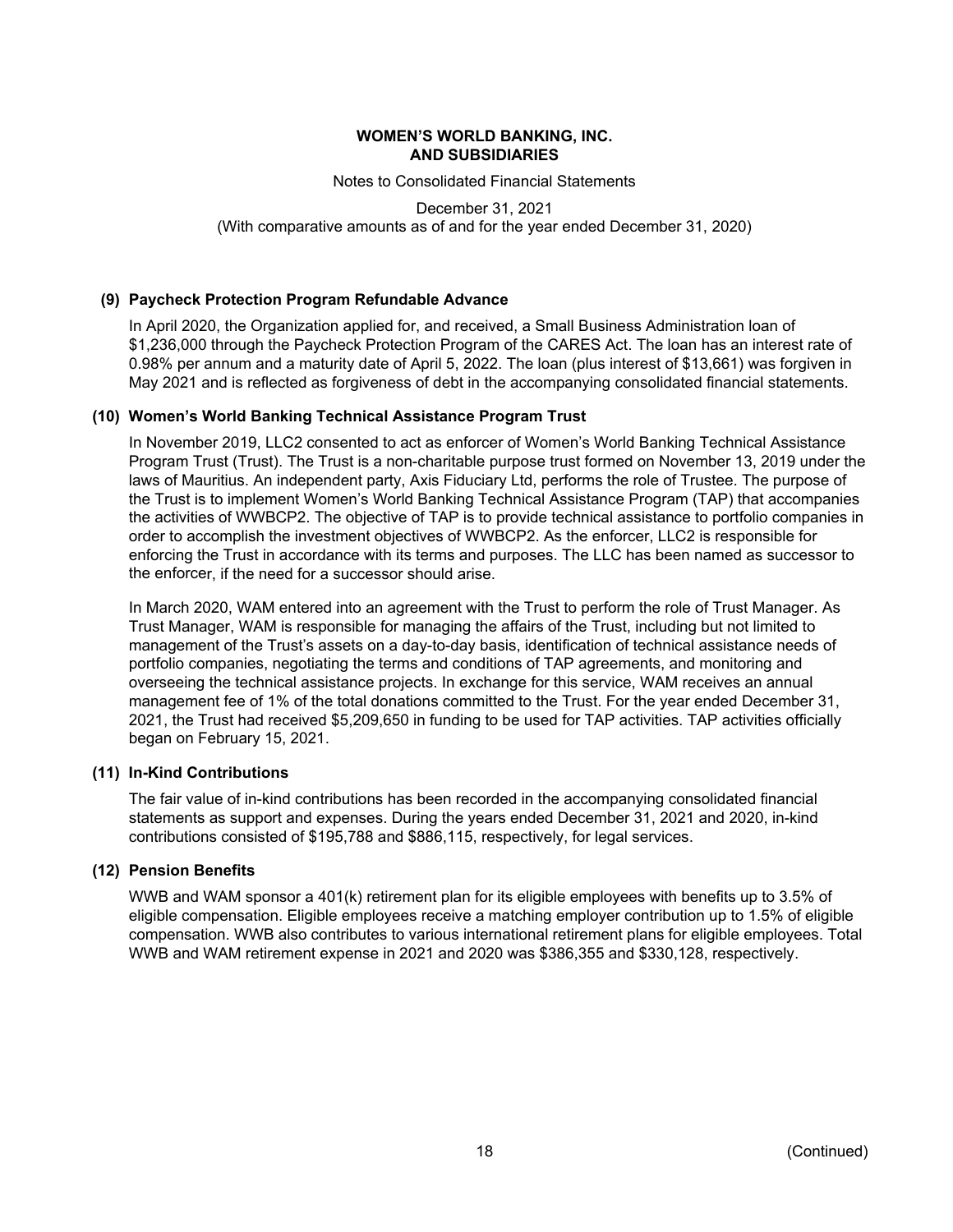Notes to Consolidated Financial Statements

#### December 31, 2021

#### (With comparative amounts as of and for the year ended December 31, 2020)

## **(13) Liquidity and Availability**

Financial assets available for general expenditure within one years of December 31, 2021 and 2020 are as follows:

|                                                                                                        | 2021             | 2020         |
|--------------------------------------------------------------------------------------------------------|------------------|--------------|
| Financial assets at year-end:                                                                          |                  |              |
| Cash and cash equivalents                                                                              | \$<br>20,494,143 | 14,452,622   |
| Restricted cash                                                                                        | 1,459,504        | 1,459,504    |
| Grants and contributions receivable, net                                                               | 410,095          | 199,155      |
| <b>Investments</b>                                                                                     | 22,684,342       | 20,751,471   |
| Accounts receivable                                                                                    | 223,514          | 144,693      |
| Total financial assets at year-end                                                                     | 45,271,598       | 37,007,445   |
| Less amounts not available to meet general expenditures<br>within one year:                            |                  |              |
| Restricted cash subject to clawback                                                                    | 1,459,504        | 1,459,504    |
| Future expendable nonendowment capital fund<br>Portion of donor-restricted endowment to be retained in | 21,035,400 *     | 19,270,502 * |
| perpetuity                                                                                             | 693,076          | 693,076      |
| Financial assets available to meet general                                                             |                  |              |
| expenditures within one year                                                                           | \$<br>22,083,618 | 15,584,363   |

\* The Organization currently estimates that \$781,643 in nonendowment capital fund will be utilized for general expenditure in 2022. The Organization utilized \$735,103 and \$702,831 in 2021 and 2020, respectively.

WWB regularly monitors liquidity required to meet its operating needs and other contractual commitments, while also striving to maximize the investment of its available funds.

## **(14) Subsequent Events**

In connection with the preparation of the consolidated financial statements, the Organization evaluated subsequent events after the consolidated statement of financial position date of December 31, 2021 through June 1, 2022, the date the consolidated financial statements were available to be issued, and noted no additional items that would require adjustment to, or disclosure in, the 2021 consolidated financial statements.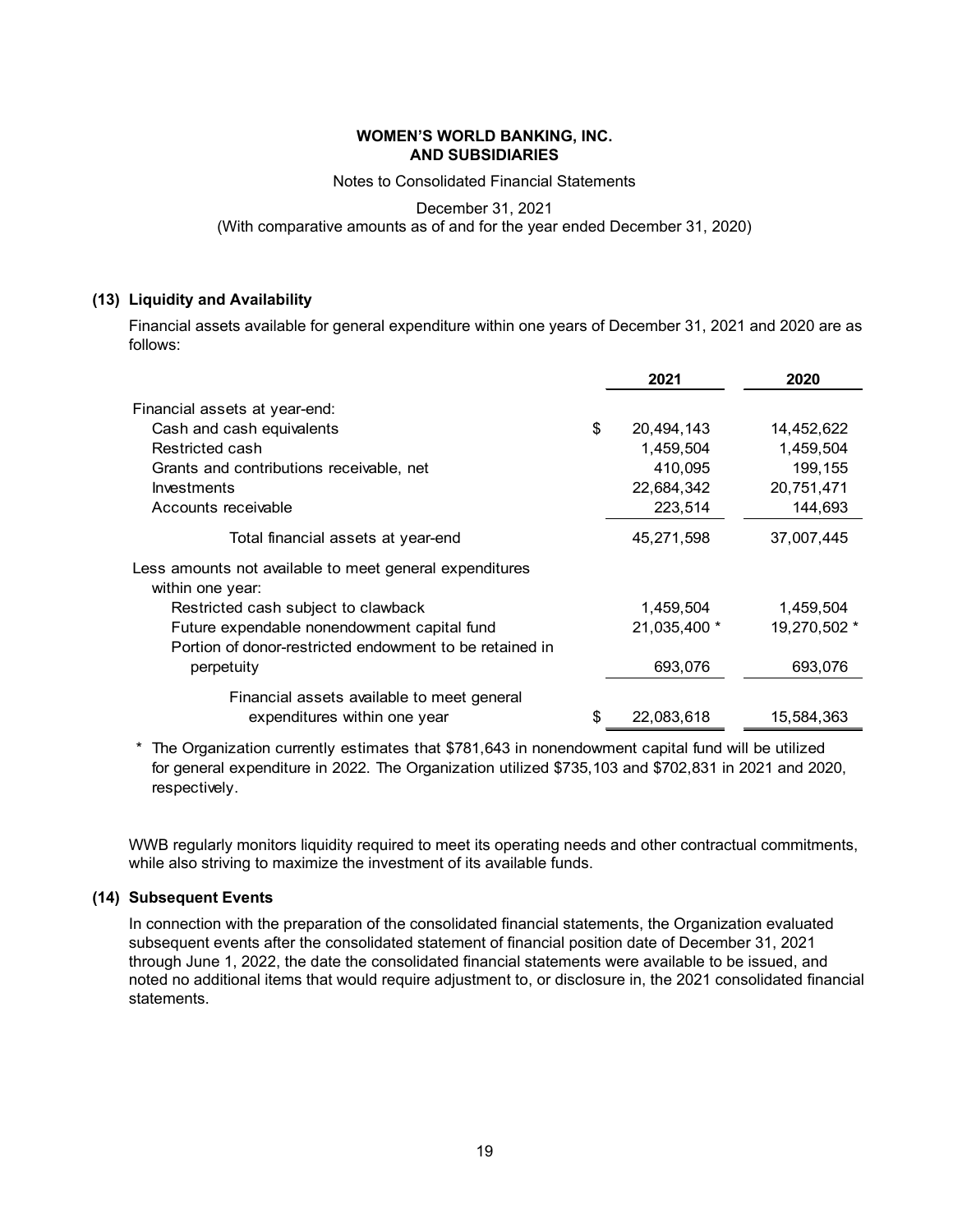**Schedule 1**

# **WOMEN'S WORLD BANKING, INC. AND SUBSIDIARIES**

Schedule of Grants and Contributions Receivable Rollforward

December 31, 2021

|                                                             |    | Net receivable<br>balance at<br>December 31,<br>2020 | <b>New grants</b><br>and<br>contributions,<br>2021 | Cash<br>receipts,<br>2021 | Net receivable<br>balance at<br>December 31,<br>2021 |
|-------------------------------------------------------------|----|------------------------------------------------------|----------------------------------------------------|---------------------------|------------------------------------------------------|
| <b>Algorand Foundation Ltd</b>                              | S  |                                                      | 125,000                                            | (125,000)                 |                                                      |
| Australia Department of Foreign Affairs and Trade (DFAT)    |    |                                                      | 3,326,623                                          | (3,326,623)               |                                                      |
| <b>Bill &amp; Melinda Gates Foundation</b>                  |    |                                                      | 6,723,160                                          | (6,723,160)               |                                                      |
| Cloudera Foundation, Inc.                                   |    | 10,000                                               | 12,500                                             | (22, 500)                 |                                                      |
| <b>Credit Suisse Foundation</b>                             |    |                                                      | 530,898                                            | (530, 898)                |                                                      |
| Ernst & Young U.S. LLP                                      |    |                                                      | 50,000                                             |                           | 50,000                                               |
| Kathryn B. McQuade Foundation                               |    | 35,000                                               |                                                    | (35,000)                  |                                                      |
| New Venture Fund (Data.org)                                 |    |                                                      | 579,620                                            | (579, 620)                |                                                      |
| Swiss State Secretariat for Economic Affairs (SECO)         |    |                                                      | 196,000                                            | (196,000)                 |                                                      |
| Swedish International Development Cooperation Agency (SIDA) |    |                                                      | 1,181,279                                          | (1, 181, 279)             |                                                      |
| <b>Swiss Capacity Building Facility (SCBF)</b>              |    | 52,405                                               | 47,211                                             | (29, 707)                 | 69,909                                               |
| Tides Foundation (Google.org Charitable Giving Fund)        |    |                                                      | 900,000                                            | (900,000)                 |                                                      |
| Visa Foundation                                             |    |                                                      | 3,523,627                                          | (3,523,627)               |                                                      |
| <b>Wal-Mart Foundation</b>                                  |    |                                                      | 1,010,390                                          | (1,010,390)               |                                                      |
| Women's World Banking Technical Assistance Program Trust    |    |                                                      | 250,496                                            |                           | 250,496                                              |
| Other foundations                                           |    | 4,345                                                | 80,025                                             | (79, 370)                 | 5,000                                                |
| Other corporations and organizations                        |    | 10,000                                               | 386,602                                            | (376, 602)                | 20,000                                               |
| Other individuals                                           |    | 87,405                                               | 155,945                                            | (228,660)                 | 14,690                                               |
|                                                             | \$ | 199,155                                              | 19,079,376                                         | (18,868,436)              | 410,095                                              |

See accompanying independent auditors' report.